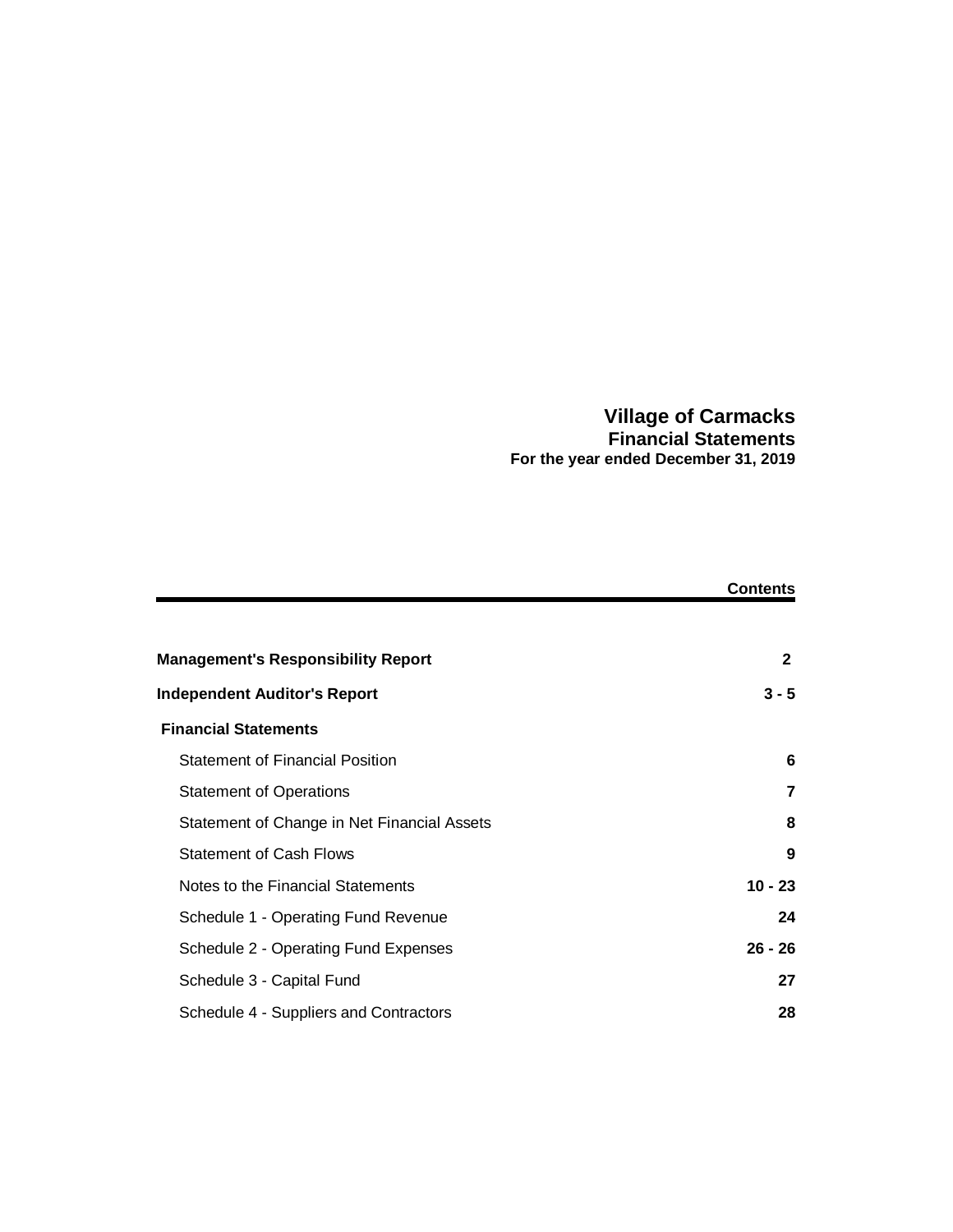## Management's Responsibility for Financial Reporting

The accompanying financial statements of the Village of Carmacks are the responsibility of management and have been approved by Mayor and Council.

The financial statements have been prepared by management in accordance with Canadian public sector accounting standards. Certain amounts used in preparation of the financial statements are based on management's best estimate and judgements. Actual results could differ as additional information becomes available in the future. When alternative accounting methods exist, management has chosen those it deems most appropriate in the circumstances, in order to ensure that the financial statements are presented fairly, in all material respects.

The Village of Carmacks maintains systems of internal accounting and administrative controls of reasonable quality, consistent with reasonable costs. Such systems are designed to provide reasonable assurance that the financial information is relevant, reliable and accurate and the Village's assets are appropriately accounted for and adequately safeguarded.

The Village of Carmacks is responsible for ensuring that management fulfills its responsibilities for financial reporting and is ultimately responsible for reviewing and approving the financial statements.

The Mayor and Council review the financial statements and recommend their approval. The Mayor and Council meet periodically with management, as well as the external auditors, to discuss internal controls over the financial reporting process, auditing matters and financial reporting issues, to satisfy themselves that each party is properly discharging their responsibilities, and to review the financial statements and external auditor's report. The Mayor and Council also consider the engagement of the external auditors.

The financial statements have been audited by BDO Canada LLP Chartered Professional Accountants in accordance with Canadian generally accepted auditing standards on behalf of the members. The independent auditors report expresses their opinion on these statements. The auditors have full and free access to the accounting records as well as Mayor and Council.

Approved on behalf of Mayor and Council Mayor Councilor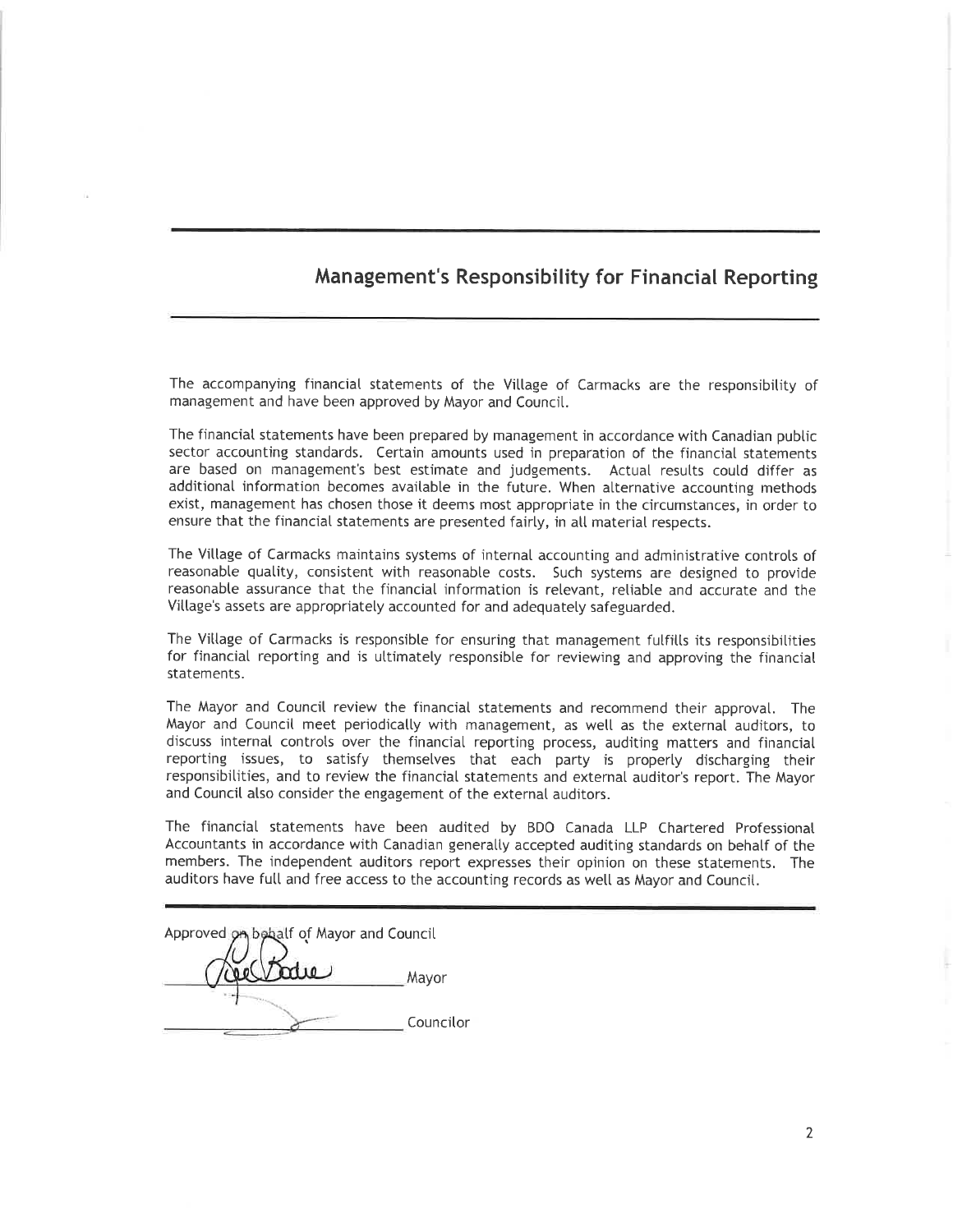

Tel: 250-832-7171 Fax: 250-832-2429 www.bdo.ca

BDO Canada LLP 571 6<sup>th</sup> Street NE Suite 201 Salmon Arm BC V1E 1R6 Canada

**Independent Auditor's Report**

**To the Mayor and Councilors of Village of Carmacks**

## **Opinion**

We have audited the financial statements of the Village of Carmacks (the Village), which comprise the statement of financial position as at December 31, 2019, and the statement of operations, changes in net financial assets, cash flows for the year then ended, and notes to the financial statements, including a summary of significant accounting policies.

In our opinion, the accompanying financial statements present fairly, in all material respects, the financial position of the Village as at December 31, 2019, and its results of operations, its change in net financial assets, and its cash flows for the year then ended in accordance with public sector accounting standards.

## **Basis for Opinion**

We conducted our audit in accordance with Canadian generally accepted auditing standards. Our responsibilities under those standards are further described in the Auditor's Responsibilities for the Audit of the Financial Statements section of our report. We are independent of the Village in accordance with the ethical requirements that are relevant to our audit of the financial statements in Canada, and we have fulfilled our other ethical responsibilities in accordance with these requirements. We believe that the audit evidence we have obtained is sufficient and appropriate to provide a basis for our opinion.

## **Unaudited Information**

We have not audited, reviewed or otherwise attempted to verify the accuracy or completeness of the supplemental schedules on pages 25 through 29 of the Village of Carmacks financial statements.

**Responsibilities of Management and Those Charged with Governance for the Financial Statements**

Management is responsible for the preparation and fair presentation of these financial statements in accordance with *public sector accounting standards*, and for such internal control as management determines is necessary to enable the preparation of financial statements that are free from material misstatement, whether due to fraud or error.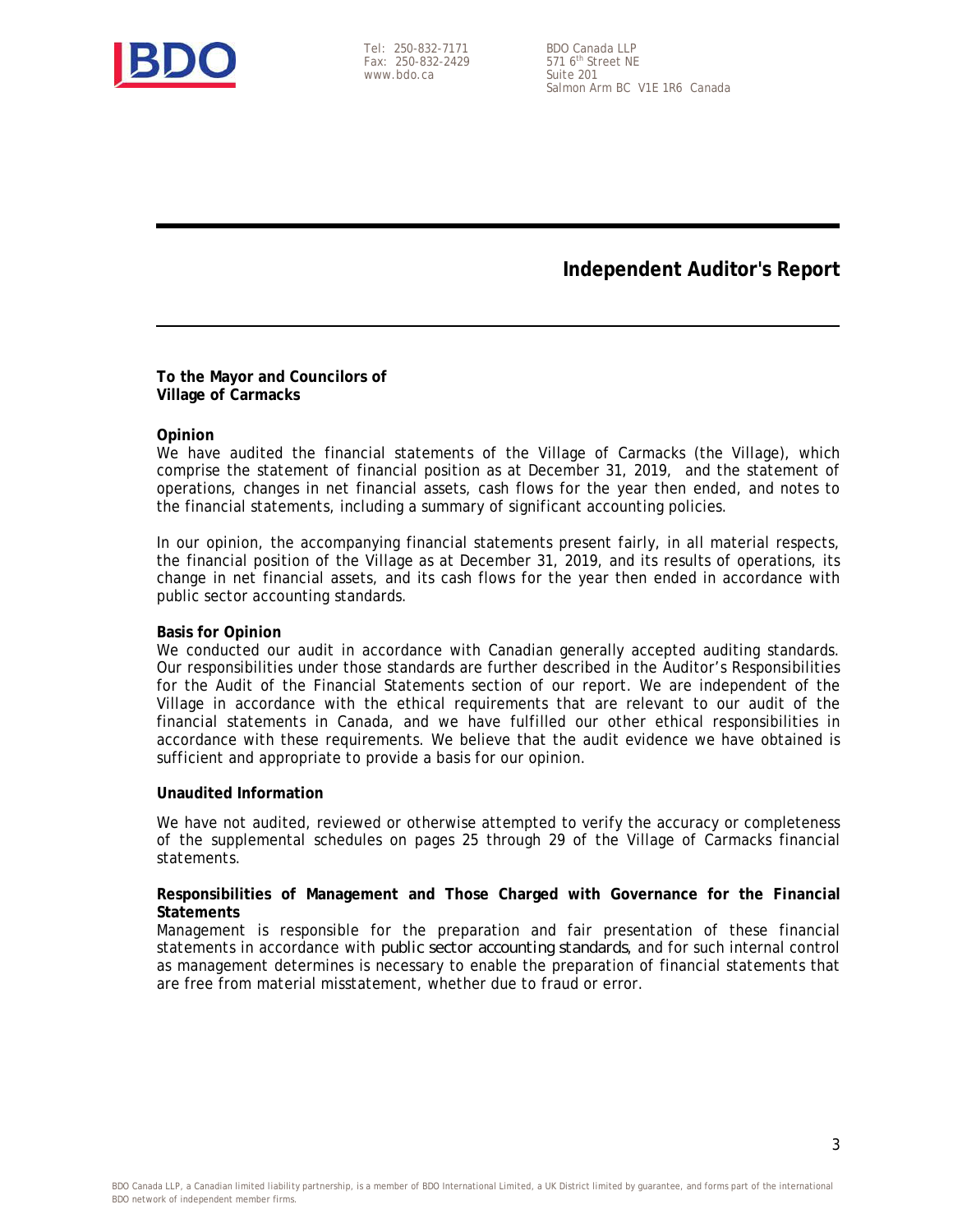

In preparing the financial statements, management is responsible for assessing the Village's ability to continue as a going concern, disclosing, as applicable, matters related to going concern and using the going concern basis of accounting unless management either intends to liquidate the Village or to cease operations, or has no realistic alternative but to do so.

Those charged with governance are responsible for overseeing the Village's financial reporting process.

**Auditor's Responsibilities for the Audit of the Financial Statements**

Our objectives are to obtain reasonable assurance about whether the financial statements as a whole are free from material misstatement, whether due to fraud or error, and to issue an auditor's report that includes our opinion. Reasonable assurance is a high level of assurance, but is not a guarantee that an audit conducted in accordance with Canadian generally accepted auditing standards will always detect a material misstatement when it exists. Misstatements can arise from fraud or error and are considered material if, individually or in the aggregate, they could reasonably be expected to influence the economic decisions of users taken on the basis of these financial statements.

As part of an audit in accordance with Canadian generally accepted auditing standards, we exercise professional judgment and maintain professional skepticism throughout the audit. We also:

- Identify and assess the risks of material misstatement of the financial statements, whether due to fraud or error, design and perform audit procedures responsive to those risks, and obtain audit evidence that is sufficient and appropriate to provide a basis for our opinion. The risk of not detecting a material misstatement resulting from fraud is higher than for one resulting from error, as fraud may involve collusion, forgery, intentional omissions, misrepresentations, or the override of internal control.
- Obtain an understanding of internal control relevant to the audit in order to design  $\bullet$ audit procedures that are appropriate in the circumstances, but not for the purpose of expressing an opinion on the effectiveness of the Village's internal control.
- Evaluate the appropriateness of accounting policies used and the reasonableness of  $\bullet$ accounting estimates and related disclosures made by management.
- Conclude on the appropriateness of management's use of the going concern basis of  $\bullet$ accounting and, based on the audit evidence obtained, whether a material uncertainty exists related to events or conditions that may cast significant doubt on the Village's ability to continue as a going concern. If we conclude that a material uncertainty exists, we are required to draw attention in our auditor's report to the related disclosures in the financial statements or, if such disclosures are inadequate, to modify our opinion. Our conclusions are based on the audit evidence obtained up to the date of our auditor's report. However, future events or conditions may cause the Village to cease to continue as a going concern.
- Evaluate the overall presentation, structure and content of the financial statements,  $\bullet$ including the disclosures, and whether the financial statements represent the underlying transactions and events in a manner that achieves fair presentation.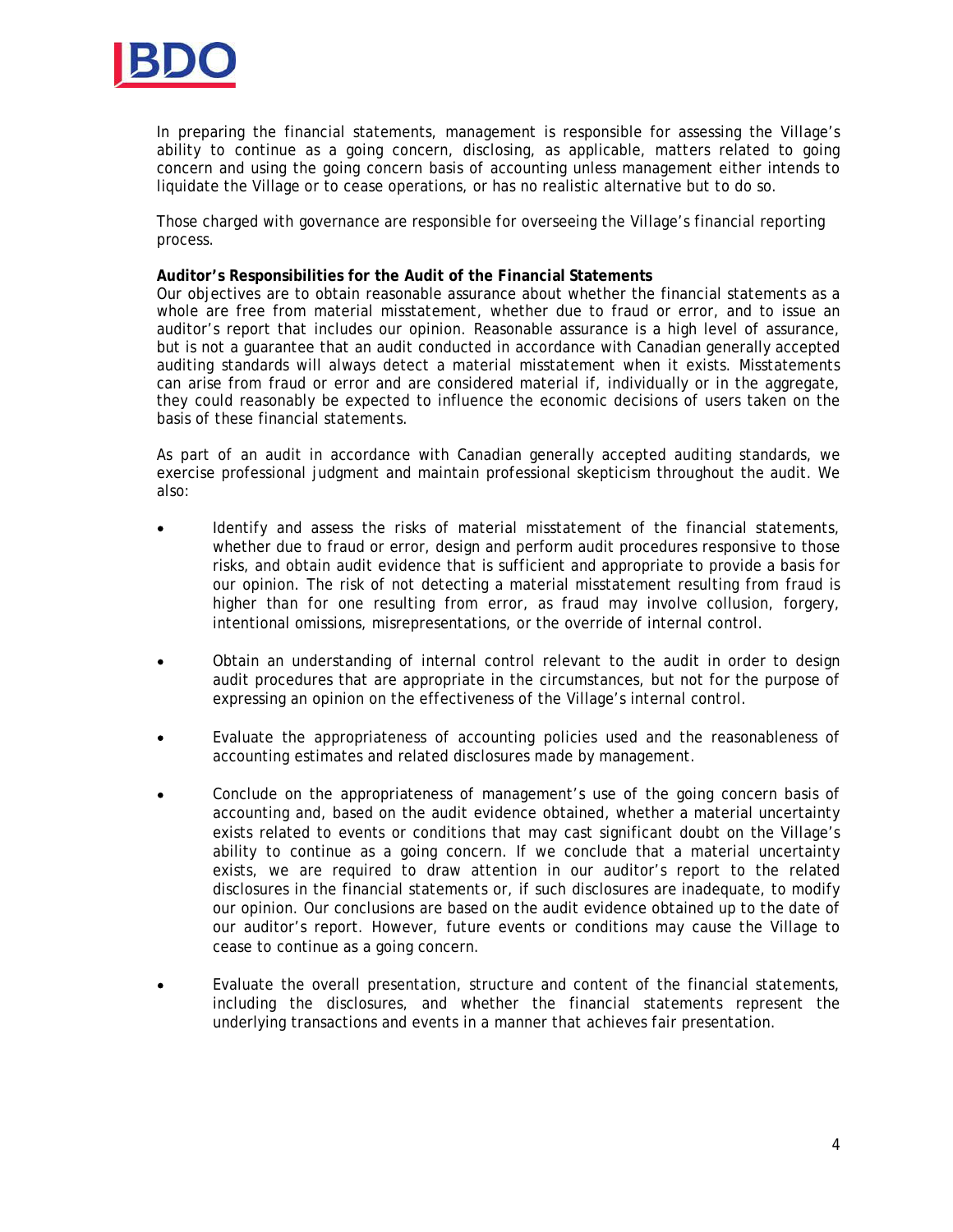

We communicate with those charged with governance regarding, among other matters, the planned scope and timing of the audit and significant audit findings, including any significant deficiencies in internal control that we identify during our audit.

BDO Canada LLP

Chartered Professional Accountants

Salmon Arm, British Columbia May 19, 2020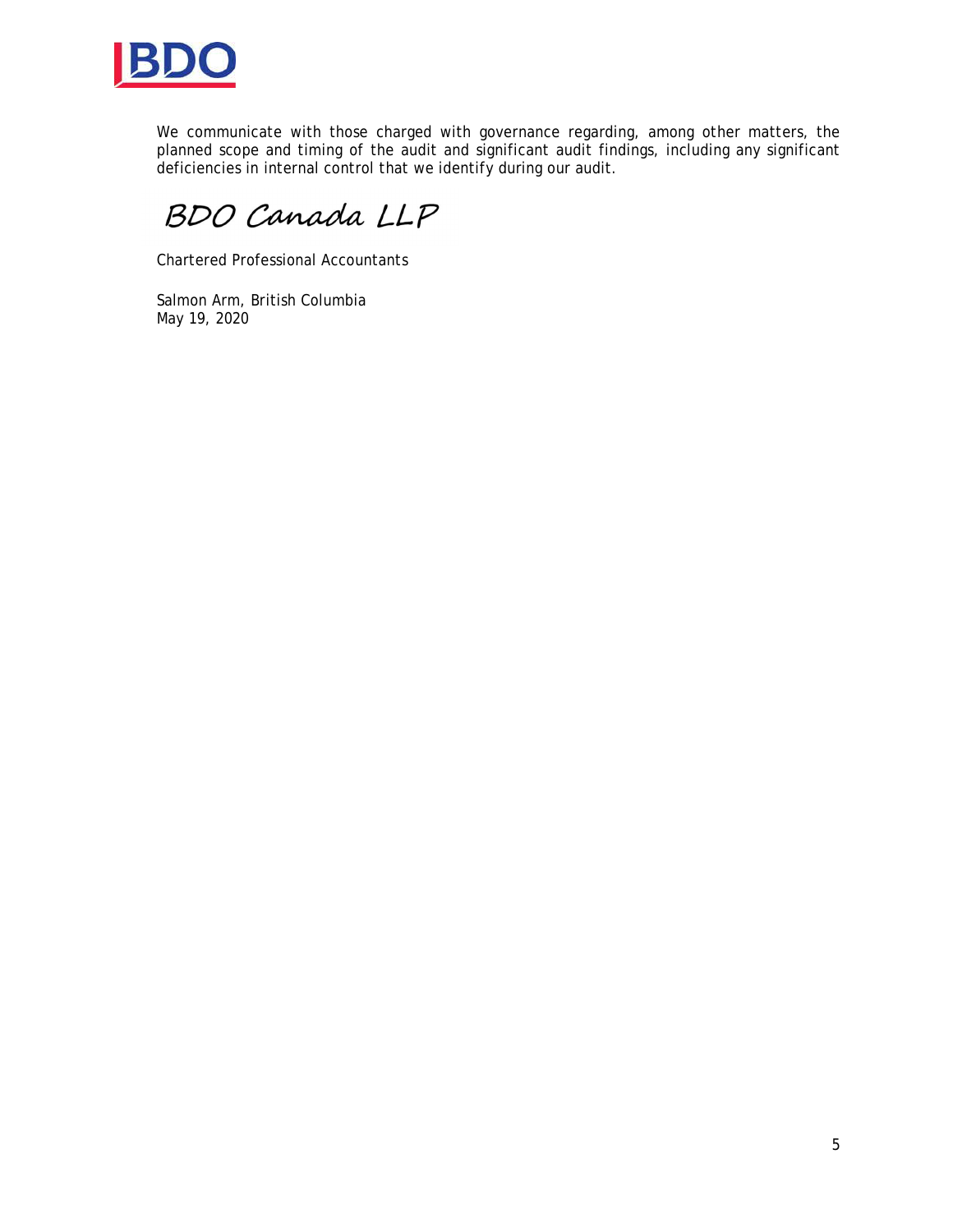## Village of Carmacks<br>Statement of Financial Position

| December 31                                                    | 2019            | 2018            |
|----------------------------------------------------------------|-----------------|-----------------|
|                                                                |                 |                 |
| <b>Financial assets</b>                                        |                 |                 |
| Cash and cash equivalents (Note 2)                             | \$<br>3,114,419 | \$<br>2,804,013 |
| Accounts receivable (Note 3)                                   | 46,007          | 57,646          |
|                                                                | 3,160,426       | 2,861,659       |
|                                                                |                 |                 |
| <b>Liabilities</b><br>Accounts payable and accrued liabilities | 149,129         | 280,498         |
| Deferred revenue (Note 4)                                      | 58,081          | 1,843           |
| Solid waste closure and post-closure liabilities (Note 9)      | 49,950          | 46,576          |
|                                                                | 257,160         | 328,917         |
| <b>Net financial assets</b>                                    |                 |                 |
|                                                                | 2.903.266       | 2,532,742       |
| <b>Non-financial assets</b>                                    |                 |                 |
| Tangible capital assets (Note 11)                              | 14,989,168      | 15,407,484      |
| Deposit (Note 12)                                              |                 | 34,695          |
| AYC self insurance (Note 13)                                   | 42,113          | 42,113          |
|                                                                | 15,031,281      | 15,484,292      |
| <b>Accumulated surplus (Note 14)</b>                           | \$17,934,547    | \$18,017,034    |
|                                                                |                 |                 |
| <b>Treasurer</b>                                               |                 | Mayor           |

The accompanying notes are an integral part of these financial statements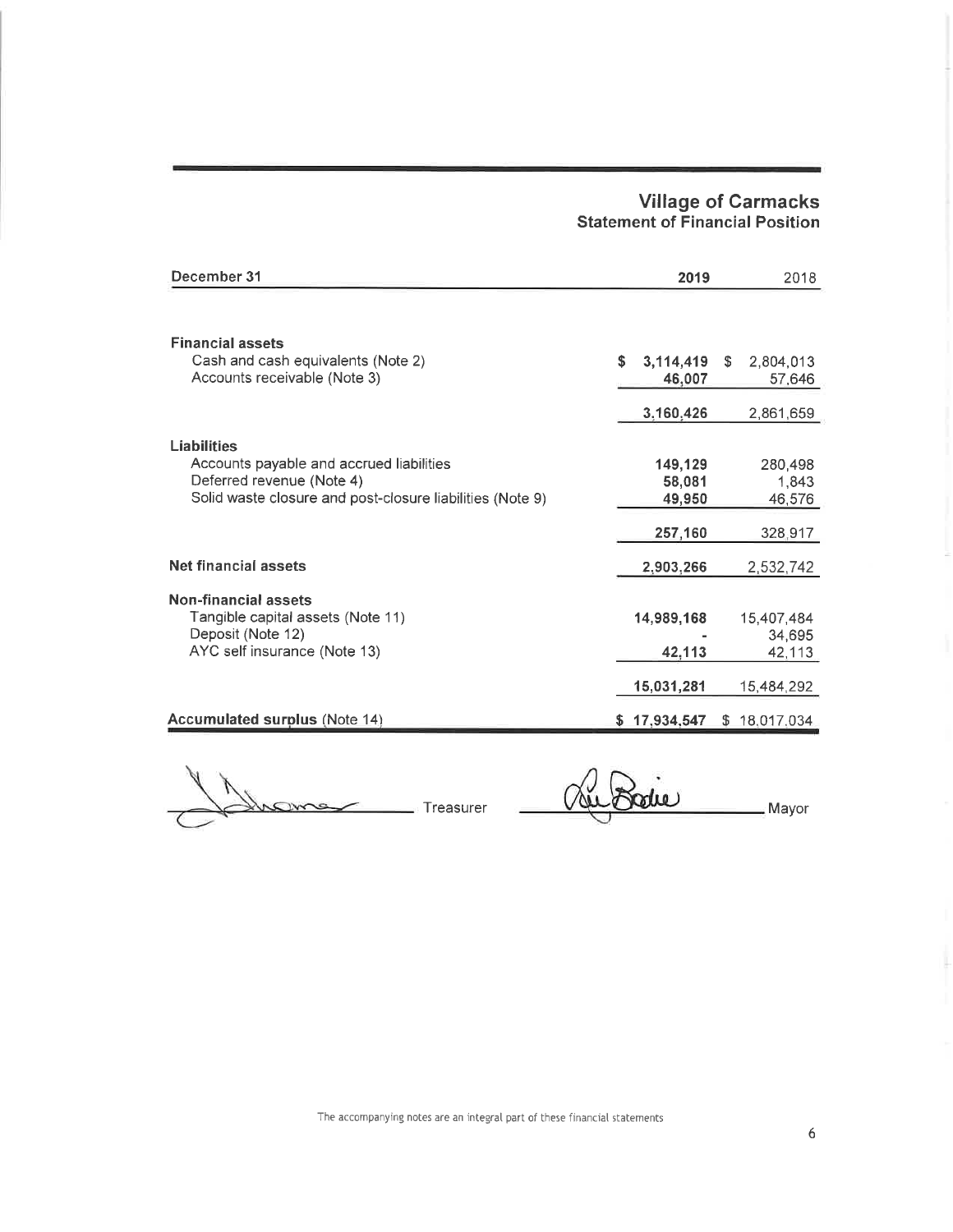## **Village of Carmacks Statement of Operations**

| For the year ended December 31                                                                                                                                                                                                            | <b>Budget</b><br>2019                                                       | 2019                                                                         | 2018                                                                       |
|-------------------------------------------------------------------------------------------------------------------------------------------------------------------------------------------------------------------------------------------|-----------------------------------------------------------------------------|------------------------------------------------------------------------------|----------------------------------------------------------------------------|
|                                                                                                                                                                                                                                           | (Note 16)                                                                   |                                                                              |                                                                            |
| <b>Revenue</b><br>Taxation and payments in lieu of taxes<br>Comprehensive Municipal Grant<br>Government transfers & grants<br>Sales of goods and services<br>Licenses, permits, penalties and fines<br>Investment income<br>Other revenue | \$<br>450,666<br>1,336,669<br>527,070<br>99,129<br>3,100<br>25,250<br>2,700 | \$<br>469,356<br>1,336,670<br>366,575<br>81,629<br>2,388<br>48,700<br>13,610 | \$<br>430,214<br>1,311,615<br>340,375<br>100,899<br>2,638<br>36,881<br>607 |
| <b>Total revenue</b>                                                                                                                                                                                                                      | 2,444,584                                                                   | 2,318,928                                                                    | 2,223,229                                                                  |
| <b>Expenses</b><br>General government services<br>Economic development<br>Environmental health<br>Maintenance services<br>Protective services<br>Recreation                                                                               | 604,661<br>107,563<br>178,550<br>487,964<br>106,750<br>470,968              | 692,381<br>20,440<br>404,471<br>560,709<br>116,008<br>607,406                | 638,828<br>22,667<br>335,764<br>521,222<br>323,275<br>625,511              |
| <b>Total expenses</b>                                                                                                                                                                                                                     | 1,956,456                                                                   | 2,401,415                                                                    | 2,467,267                                                                  |
| <b>Annual surplus (deficit)</b>                                                                                                                                                                                                           | 488,128                                                                     | (82, 487)                                                                    | (244,038)                                                                  |
| Accumulated surplus, beginning of year (Note 14)                                                                                                                                                                                          |                                                                             | 18,017,034                                                                   | 18,261,072                                                                 |
| Accumulated surplus, end of year (Note 14)                                                                                                                                                                                                |                                                                             | \$17,934,547                                                                 | \$18,017,034                                                               |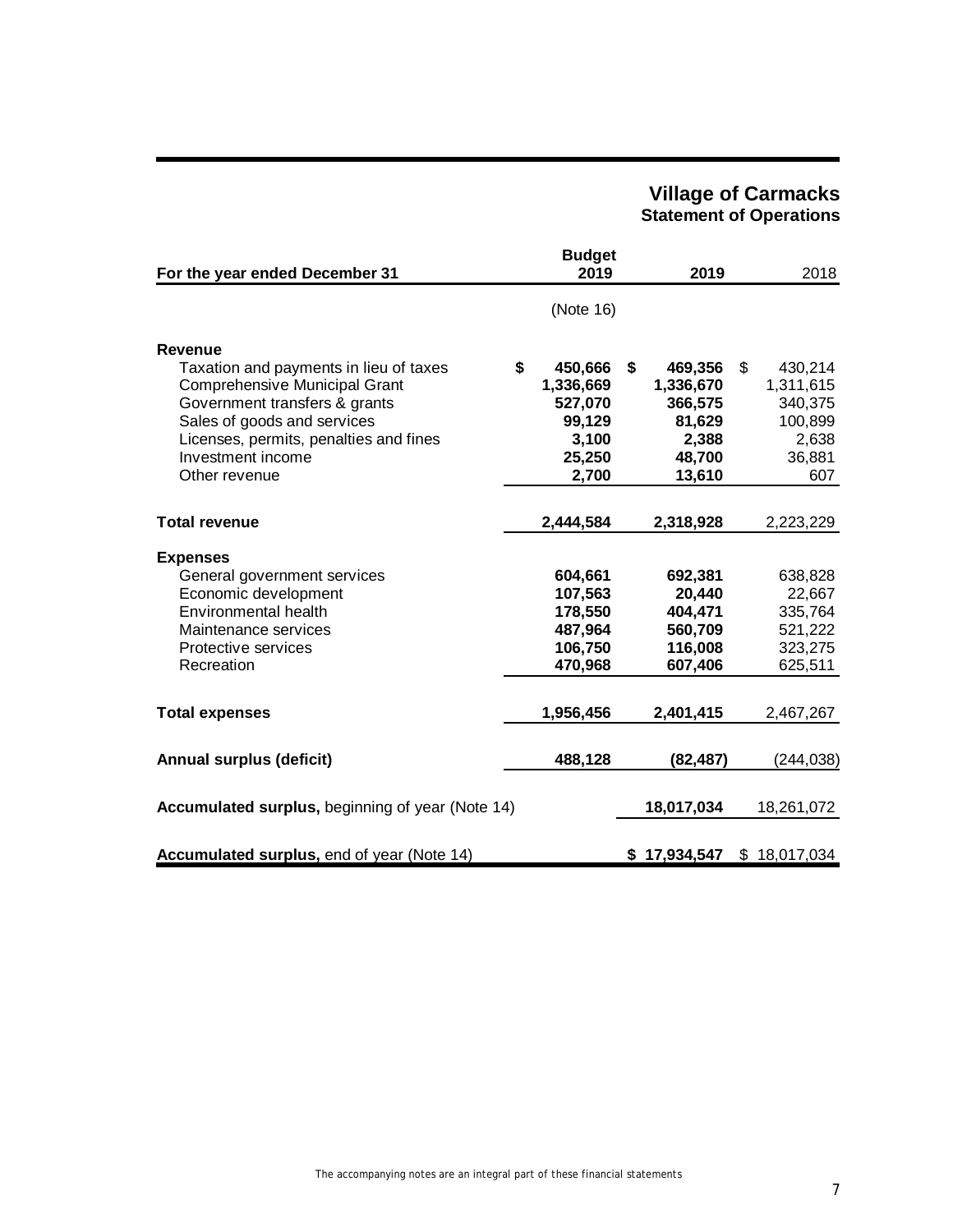## **Village of Carmacks Statement of Change in Net Financial Assets**

| For the year ended December 31                                                                                                                                  | <b>Budget</b><br>2019 |      | 2019                           | 2018                               |
|-----------------------------------------------------------------------------------------------------------------------------------------------------------------|-----------------------|------|--------------------------------|------------------------------------|
|                                                                                                                                                                 | (Note 16)             |      |                                |                                    |
| <b>Annual surplus (deficit)</b>                                                                                                                                 | \$<br>488,128         | - \$ | $(82, 487)$ \$                 | (244, 038)                         |
| Acquisition of tangible capital assets<br>Amortization of tangible capital assets<br>Write-down of tangible capital assets<br>Deposit on tangible capital asset | (284, 470)            |      | (208, 518)<br>622,913<br>3,921 | (612, 174)<br>782,968<br>(34, 694) |
|                                                                                                                                                                 | 203,658               |      | 335,829                        | (107, 938)                         |
| Use of deposit<br>Contributions to AYC self insurance                                                                                                           |                       |      | 34,695                         | 319,683<br>(3,239)                 |
| Net change in net financial assets                                                                                                                              |                       |      | 370,524                        | 208,506                            |
| Net financial assets, beginning of year                                                                                                                         |                       |      | 2,532,742                      | 2,324,236                          |
| Net financial assets, end of year                                                                                                                               |                       |      | 2,903,266                      | \$<br>2,532,742                    |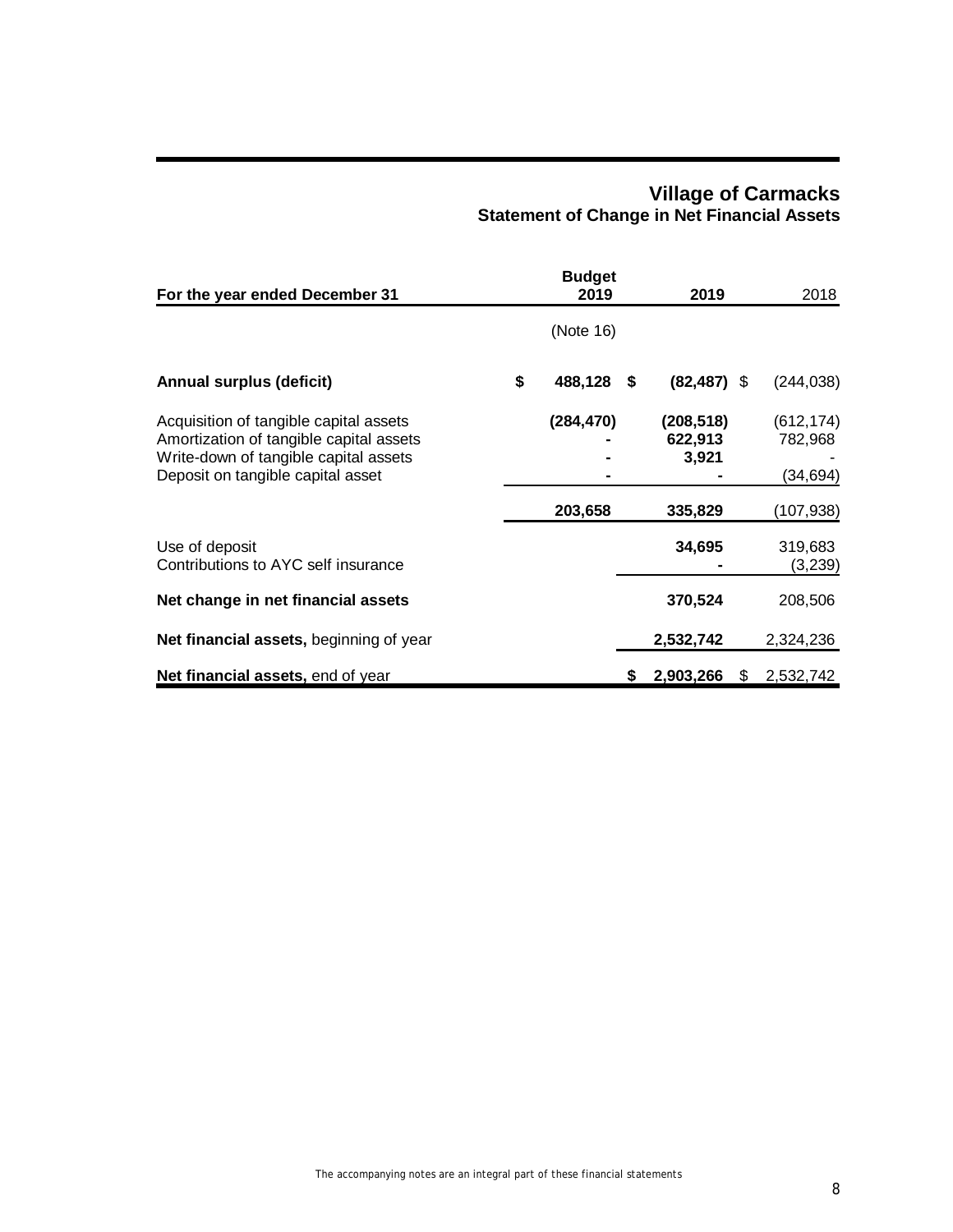## **Village of Carmacks Statement of Cash Flows**

| For the year ended December 31                                                                                                                                                | 2019                           | 2018                              |
|-------------------------------------------------------------------------------------------------------------------------------------------------------------------------------|--------------------------------|-----------------------------------|
| <b>Operating transactions</b><br>Annual deficit                                                                                                                               | \$<br>$(82, 487)$ \$           | (244, 038)                        |
| Items not involving cash<br>Amortization<br>Capital asset contributions<br>Changes in non-cash operating balances                                                             | 622,913<br>(26,000)            | 782,968                           |
| (Increase) in accounts receivable<br>Decrease in deposit<br>(Decrease) increase in accounts payable and accrued liabilities<br>Increase (decrease) in solid waste closure and | 11,639<br>34,695<br>(131, 369) | (5,440)<br>284,986<br>71,631      |
| post-closure liabilities<br>Increase (decrease) in deferred revenue<br>(Increase) in AYC self insurance                                                                       | 3,374<br>56,238                | (34,991)<br>(206, 046)<br>(3,236) |
|                                                                                                                                                                               | 489,003                        | 645,834                           |
| <b>Capital transactions</b><br>Acquisition of tangible capital assets<br>Proceeds on sale of tangible capital assets                                                          | (182, 518)<br>3,921            | (612, 174)                        |
|                                                                                                                                                                               | (178,597)                      | <u>(612,174)</u>                  |
| Net change in cash and cash equivalents                                                                                                                                       | 310,406                        | 33,660                            |
| Cash and cash equivalents, beginning of year                                                                                                                                  | 2,804,013                      | 2,770,353                         |
| Cash and cash equivalents, end of year                                                                                                                                        | \$3,114,419<br>\$              | 2,804,013                         |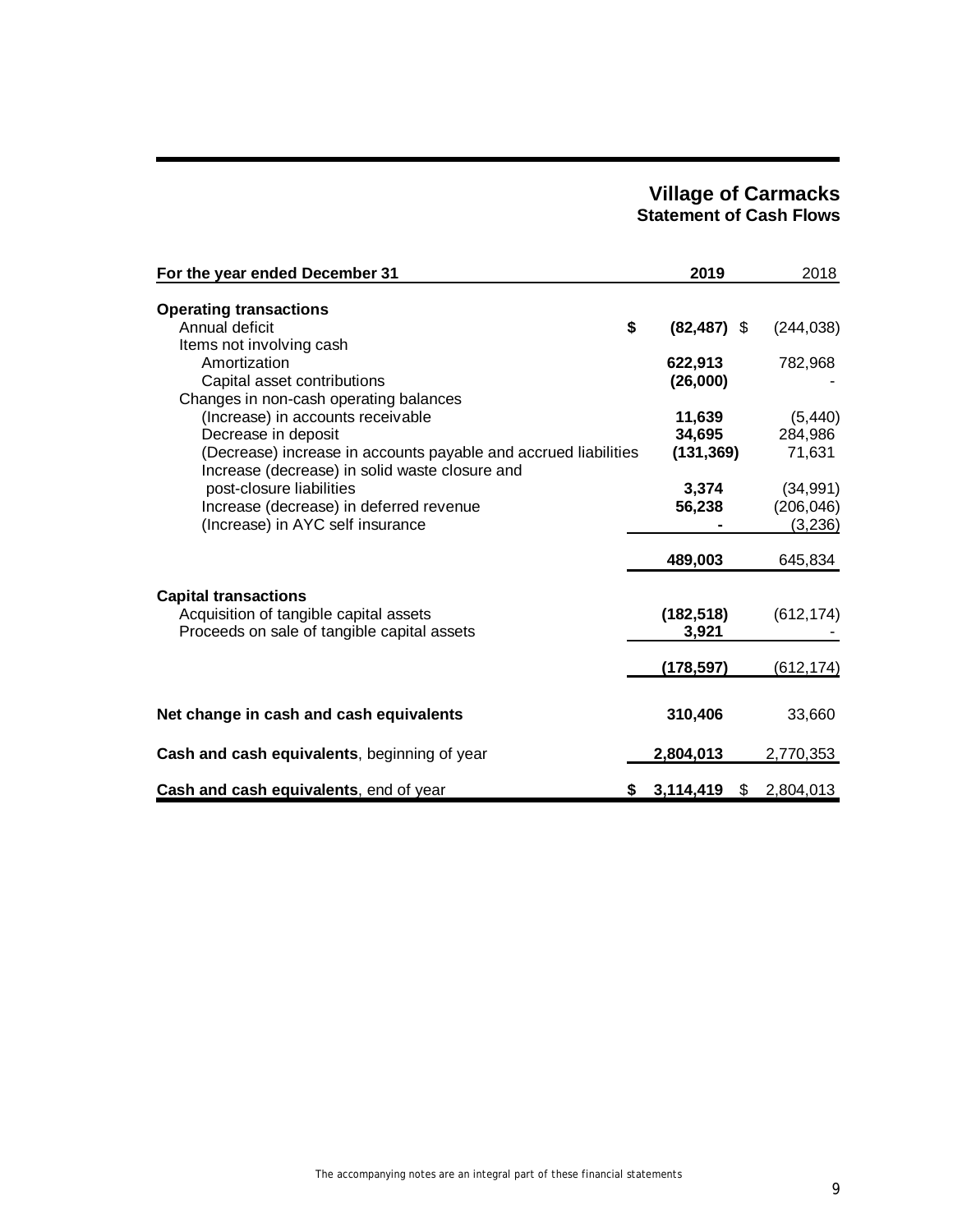## **December 31, 2019**

## **1. Summary of Significant Accounting Policies**

- **Nature of Business** The Village of Carmacks ("the Village") is a local Government incorporated under the laws of the Yukon. The Village provides the services of collecting property taxes and receiving grant funding in order to fulfill their mandate to provide the following services:
	- Environmental Health
	- Protective Services
	- Public Works
	- Recreational Services
	- Economic Development

The Village is a municipality and, as such, is exempt from income tax under section 149(1)(c).

**Basis of Accounting** Revenues and expenditures are reported on the accrual basis of accounting. The accrual basis of accounting recognizes revenues as they become available and measurable; expenditures are recognized as they are incurred and measurable as a result of receipt of goods or services and the creation of a legal obligation to pay.

> For overall financial information purposes, financial statements have been prepared by management in accordance with Canadian public sector accounting standards.

**Reporting entity** The financial statements reflect the assets, liabilities, revenues, expenses and accumulated surplus of the reporting entity which comprises all the organizations that are accountable for the administration of their financial affairs and resources to the Council and are owned or controlled by the Village. There are no external organizations that currently meet the criteria of forming part of the reporting entity.

All inter-fund balances and transactions are eliminated. **Cash and Cash Equivalents** Management considers all highly liquid investments with maturity of three months or less at acquisition to be cash equivalents.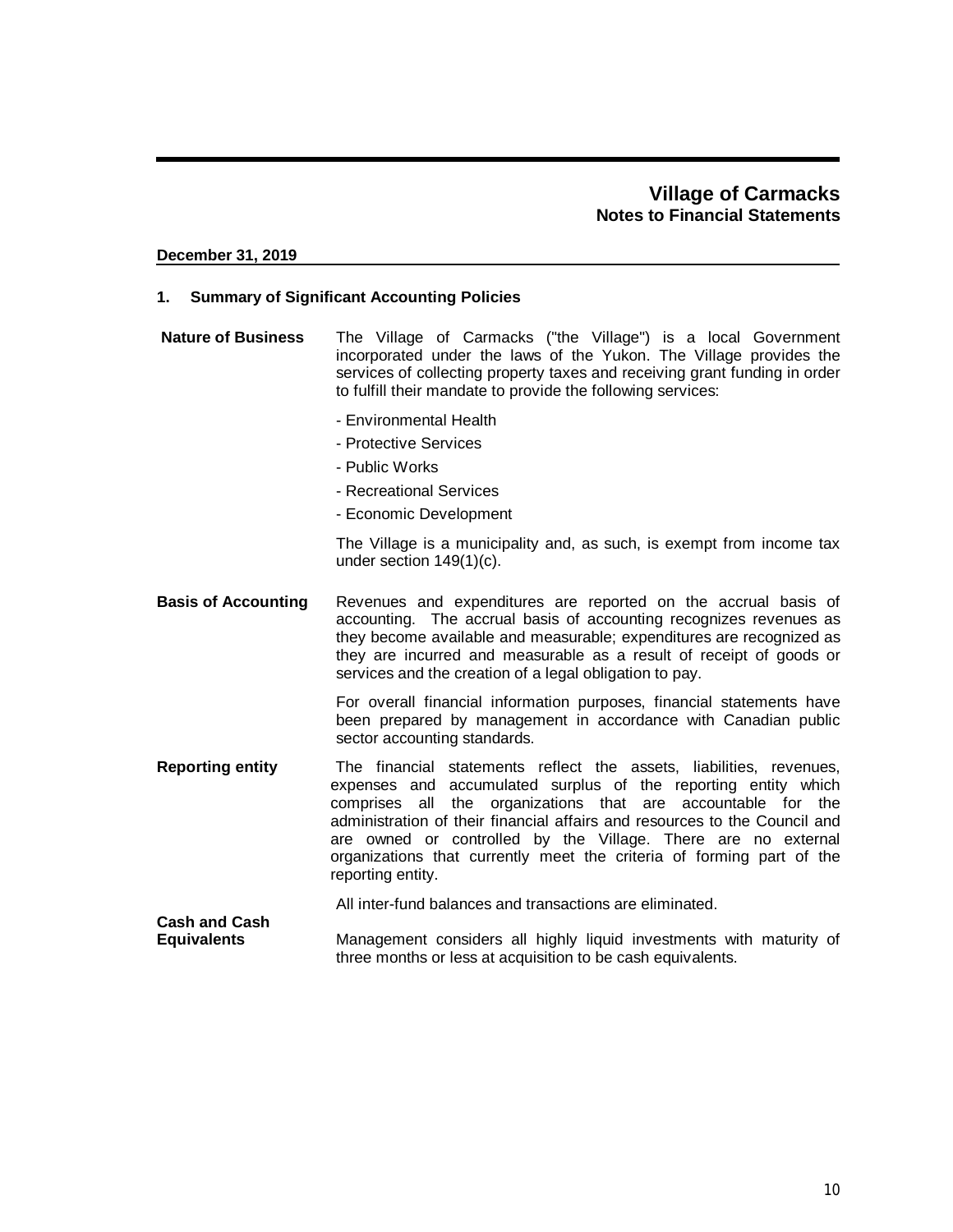## **December 31, 2019**

## **1. Summary of Significant Accounting Policies** (continued)

**Investments** Short-term investments are recorded at cost unless there has been a decline in the market value which is other than temporary in nature in which case the investments are written down to market value.

## **Tangible Capital**

**Assets** Tangible capital assets are recorded at cost less accumulated amortization. Cost includes all costs directly attributable to acquisition or construction of the tangible capital asset including transportation costs, installation costs, design and engineering fees, legal fees and site preparation costs. Contributed tangible capital assets are recorded at fair value at the time of the donation, with a corresponding amount recorded as revenue. Amortization is recorded on a straight-line basis over the estimated life of the tangible capital asset commencing once the asset is available for productive use as follows:

| Land improvements       | 15 years       |
|-------------------------|----------------|
| <b>Buildings</b>        | 40 years       |
| Roads and sidewalks     | Up to 25 years |
| Machinery and equipment | 5 to 15 years  |
| Sewer infrastructure    | 50 years       |
| <b>Vehicles</b>         | 7 years        |

- **Financial Instruments** The Village carries a number of financial instruments. Unless otherwise noted, it is council's opinion that the Village is not exposed to significant interest, currency or credit risks arising from these financial instruments. The fair values of these financial instruments approximate their carrying values, unless otherwise noted.
- **Deferred Revenue** Funds received for specific purposes which are externally restricted by legislation, regulation or agreement and are not available for general municipal purposes are accounted for as deferred revenue on the statement of financial position. The revenue is recognized in the statement of operations in the year in which it is used for the specified purpose.
- **Government Transfers** Government transfers, which include legislative grants, are recognized in the financial statements in the period in which events giving rise to the transfers occur, providing the transfers are authorized, any eligibility criteria have been met, and reasonable estimates of the amount can be made.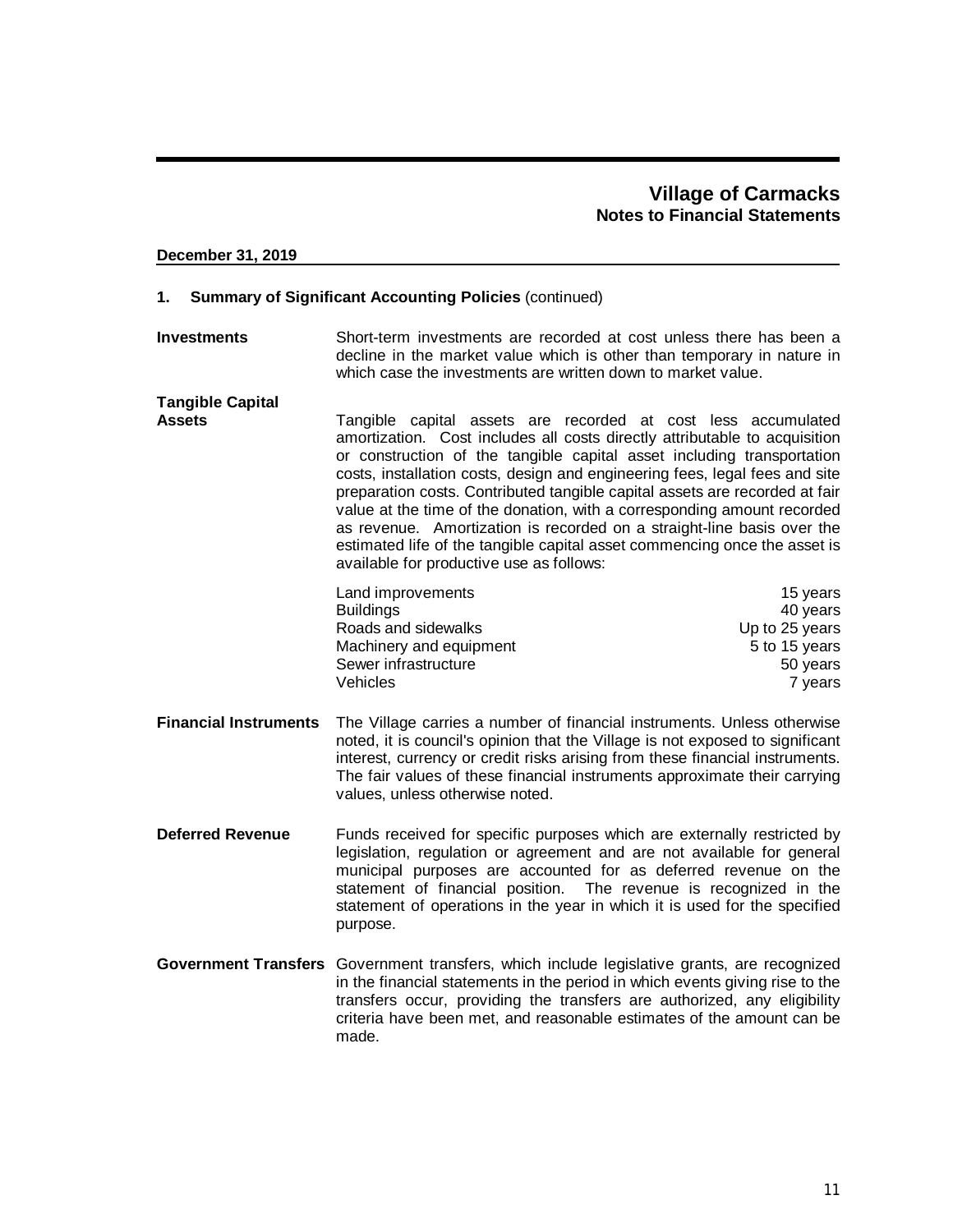## **December 31, 2019**

## **1. Summary of Significant Accounting Policies** (continued)

**Revenue Recognition** Taxes are recognized as revenue in the year they are levied.

Charges for sewer and water usage are recorded as user fees as services are rendered and collection is reasonably assured. Connection fee revenues are recognized when the connection has been established.

Conditional grant revenue is recognized to the extent the conditions imposed on it have been fulfilled. Unconditional grant revenue is recognized when monies are receivable.

Grants for the acquisition of tangible capital assets are recognized in the period in which eligible expenditures are made.

Grants for the contribution of tangible capital assets are recognized in the period in which ownership of the asset is transferred.

Sales of service and other revenue is recognized on an accrual basis.

- **Non-financial assets** Non-financial assets are not available to discharge existing liabilities and are held for use in the provision of services. They have useful lives extending beyond the current year and are not intended for sale in the ordinary course of operations.
- **Use of Estimates** The preparation of financial statements in accordance with Canadian public sector accounting standards requires management to make estimates and assumptions that affect the reported amounts of assets and liabilities at the date of the financial statements, and the reported amounts of revenues and expenses during the reporting period. Actual results could differ from management's best estimates as additional information becomes available in the future.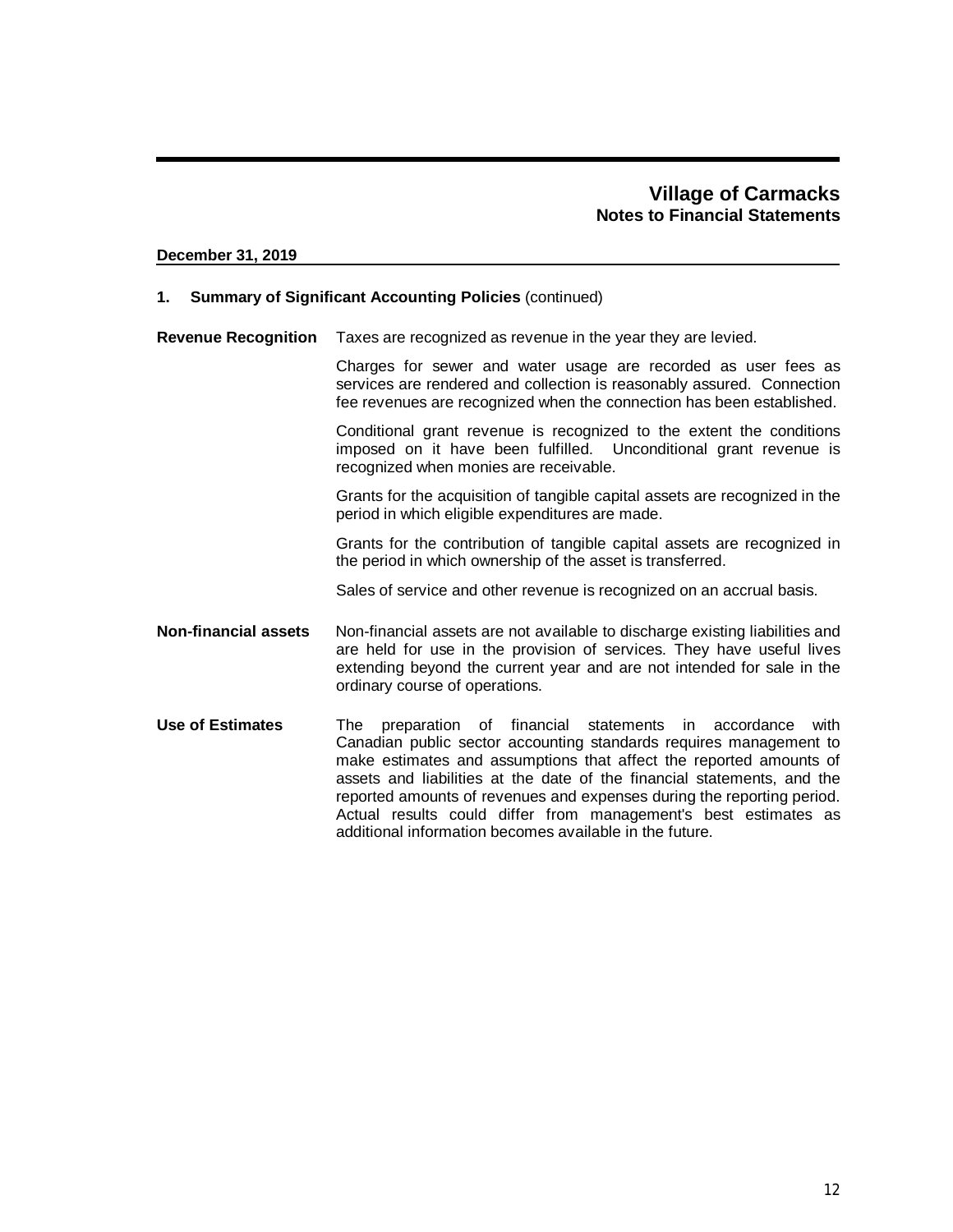## **December 31, 2019**

## **2. Cash and Cash Equivalents**

In accordance with the Yukon Territory Municipal Act, cash and cash equivalents have been designated for specific purposes as outlined below:

Comprised of:

|                                                                         |     | 2019                          |      | 2018                          |
|-------------------------------------------------------------------------|-----|-------------------------------|------|-------------------------------|
| Cash<br>Money market fund                                               | \$  | 2,874,038<br>240,381          | \$   | 2,568,023<br>235,990          |
|                                                                         | \$. | 3,114,419                     | S    | 2,804,013                     |
| Allocated as follows:                                                   |     |                               |      |                               |
| Restricted funds                                                        |     |                               |      |                               |
| Community organization funds<br>Equipment replacement<br>Infrastructure | \$  | 11,510<br>41,836<br>1,913,967 | - \$ | 11,510<br>41,836<br>1,913,967 |
|                                                                         |     | 1,967,313                     |      | 1,967,313                     |
| Unrestricted funds                                                      |     | 1,147,106                     |      | 836,700                       |
|                                                                         |     | 3,114,419                     | \$.  | 2.804.013                     |

Money market funds are held with the Municipal Finance Authority of BC. These funds are invested for a duration of 0-12 months. The funds units are fully liquid.

Treasury bill fund is held with Scotiabank. The fund is made up of cash (90%) and fixed income instruments (10%). The average term to maturity of the fund's investments can vary between 30 and 90 days. Invested funds provide greater liquidity than short-term GICs.

## **3. Accounts Receivable**

|                                                                                       | 2019                 | 2018                     |
|---------------------------------------------------------------------------------------|----------------------|--------------------------|
| Accounts receivable<br>Home owner grant receivable<br>Allowance for doubtful accounts | 49.246 \$<br>(3,239) | 60,435<br>450<br>(3,239) |
|                                                                                       | 46.007               | 57,646                   |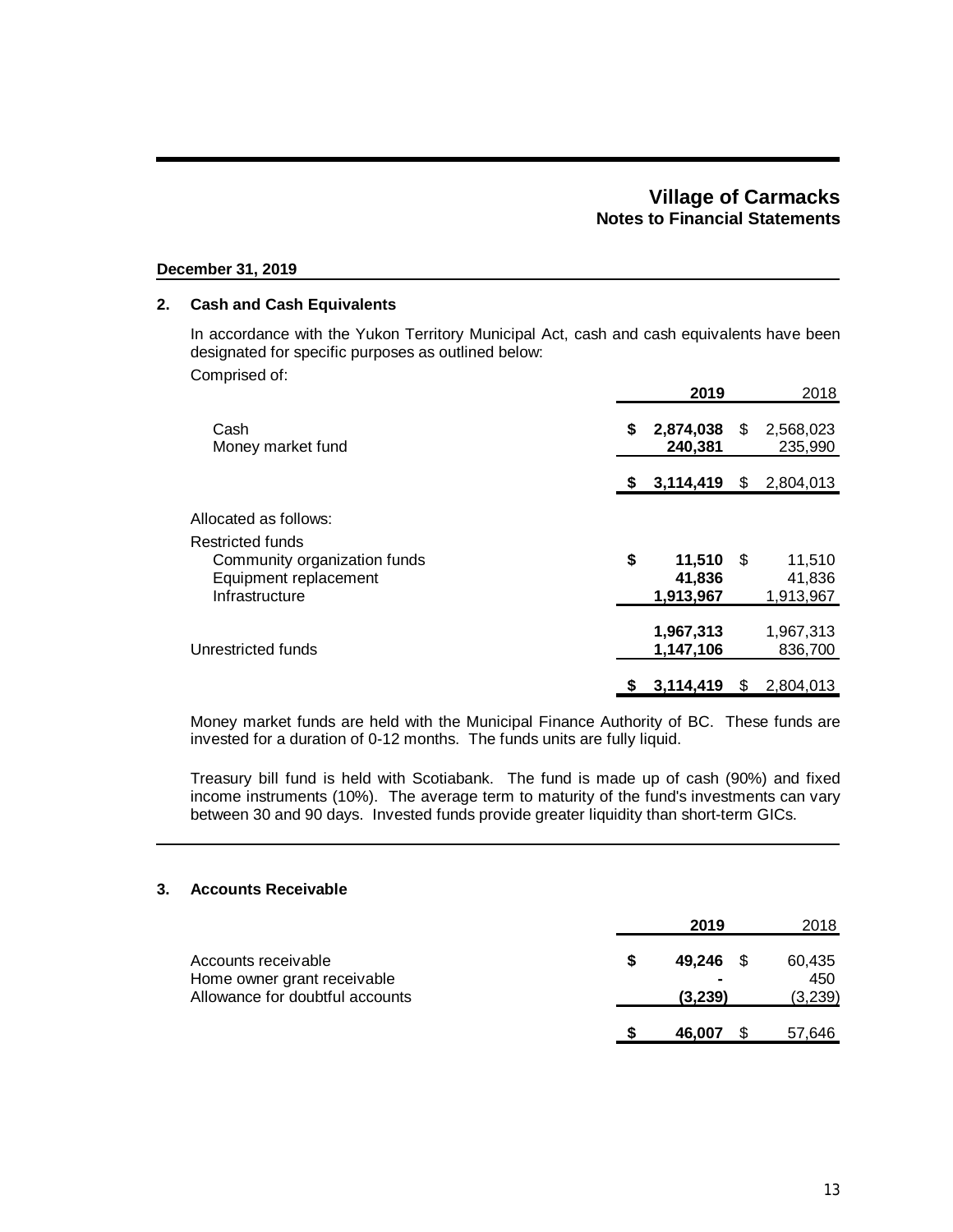## **Village of Carmacks Notes to Consolidated Financial Statements**

## **December 31, 2019**

## **4. Deferred Revenue**

| <u>PUIVIIVA INVITUTU</u>                                                       | 2019            |      | 2018  |
|--------------------------------------------------------------------------------|-----------------|------|-------|
| Other funding from Government of the Yukon Territory<br><b>Federal Gas Tax</b> | 56,238<br>1.843 |      | 1,843 |
|                                                                                | 58.081          | - \$ | 1.843 |

## **5. Infrastructure Reserve**

This reserve is established to allow the Village to set aside funds for capital expenditures. A portion of the funds from this reserve may be transferred to the Equipment Replacement Reserve on an annual basis to a maximum of 22% of the Comprehensive Municipal Grant.

## **6. Equipment Replacement Reserve**

This reserve is established through bylaw, to allow the Village to replace its equipment on a reasonable and required basis. Transfer of funds shall be from the Infrastructure Reserve and may be done on an annual basis. The total shall not exceed 22% of the annual Comprehensive Municipal Grant.

## **7. Economic Dependence**

The Village is economically dependent on the continued support of the Government of the Yukon Territory.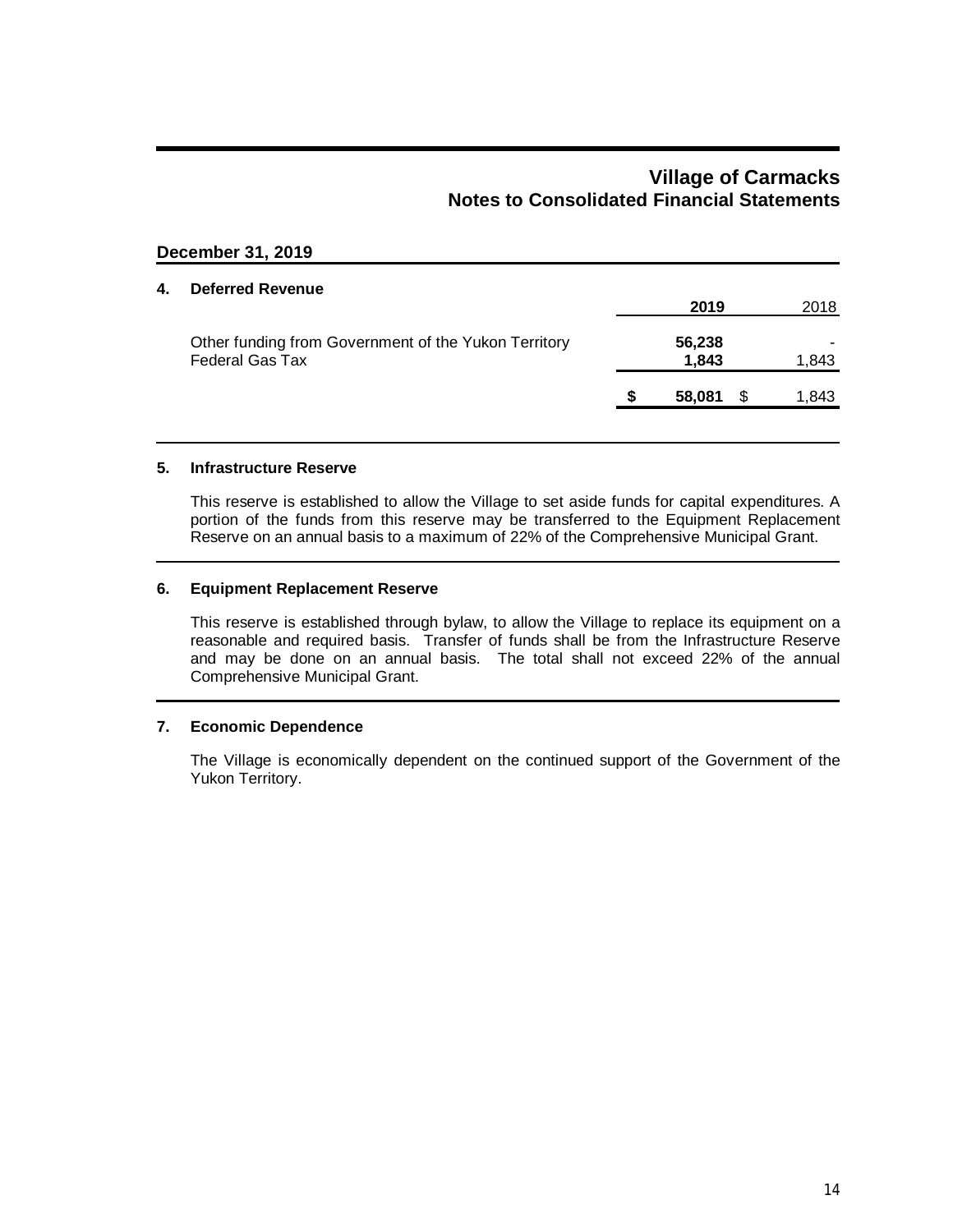## **December 31, 2019**

## **8. Comprehensive Municipal Grant**

In accordance with the Comprehensive Municipal Grant Agreement for Yukon Municipalities, up to 100% of the Comprehensive Municipal Grant may be spent on operations and maintenance as approved in the annual bylaw. In 2019, \$1,336,670 (2018 - \$1,311,615) of the \$1,336,670 (2018 - \$1,311,615) Comprehensive Municipal Grant was spent on operations and maintenance services.

## **9. Solid waste closure and post-closure liability**

The Village has developed a Solid Waste Management Plan for the Yukon Government with regards to the operation, useful life and closure of the community landfill site. The Village has taken on the initiative to estimate what its share of the closure, reclamation and post closure costs might be. It is uncertain at this time whether the Village or the Yukon Government is wholly responsible for these costs, or whether some proportionate sharing of these costs will take place. In the absence of certainty, the Village has made a provision in their financial statements for their best estimate of what the liability might be if they are deemed financially responsible for these costs.

The Village has estimated that the remaining life of its landfill is 47 years based on present annual use and incorporating medium population growth projections. The estimate of closure costs in 2019 were \$340,000 (2018 - \$340,000) and the estimated post-closure costs were \$16,908 per year over 25 years. Using a 3.2% annual inflation rate, closure and post-closure costs were estimated at \$134,163 in 2067. Approximately 36% (2018 – 36%) of the capacity of the landfill has been used as at December 31, 2019. A liability has been established to address future closure and reclamation of the Village's landfill, the liability's present value is estimated to be \$49,954 (2018 - \$46,576).

### **10. Liability for Contaminated Sites**

Under PS3260, governments are required to accrue a liability for the costs to remediate a contaminated site. Liabilities are recognized when an environmental standard exists, contamination exceeds the standard, the government has responsibility for the remediation, future economic benefits will be given up and a reasonable estimate can be made.

Management has assessed its potential liabilities under the new standard, including sites that are no longer in productive use and sites for which the Village accepts responsibility. There were no such sites that had contamination in excess of an environmental standard which required remediation at this time, therefore no liability was recognized on transition as at December 31, 2019.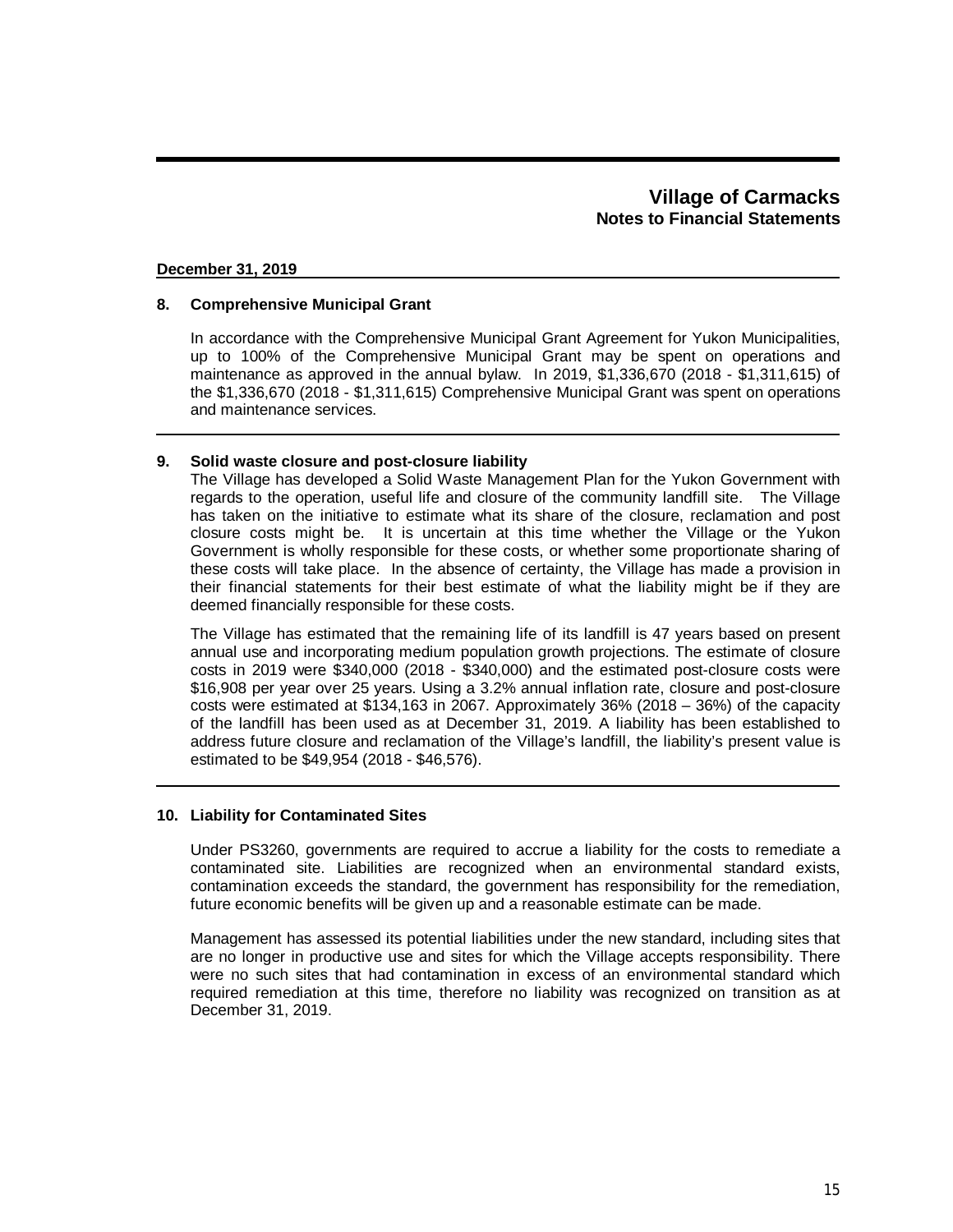Village of Carmacks<br>Notes to Financial Statements **Village of Carmacks Notes to Financial Statements**

> December 31, 2019 **December 31, 2019**

## 11. Tangible Capital Assets **11. Tangible Capital Assets**

|                                  |              |               |                             |                                    |         |                                                                   |                       | 2019    |
|----------------------------------|--------------|---------------|-----------------------------|------------------------------------|---------|-------------------------------------------------------------------|-----------------------|---------|
|                                  | Land Improve | ments<br>Land | <b>Buildings</b>            | Roads and Machinery &<br>Sidewalks |         | Equipment Infrastructure<br>Sewer                                 | Vehicles              | Total   |
|                                  |              |               |                             |                                    |         |                                                                   |                       |         |
| Cost, beginning of year          | 618,187 \$   |               |                             |                                    |         | 146,585 \$ 8,109,971 \$ 1,652,775 \$ 1,315,228 \$ 11,709,231 \$   | 606,152 \$ 24,158,129 |         |
| Additions                        |              | 0.941<br>ส    | 40,793                      | 20,124                             | 100,660 | 26,000                                                            |                       | 208,518 |
| <b>Disposals</b>                 |              |               |                             |                                    |         |                                                                   | (3.921)               | (3.921) |
| Cost, end of year                | 618,187 \$   |               |                             |                                    |         | $167,526$ \$ 8,150,764 \$ 1,672,899 \$ 1,415,888 \$ 11,735,231 \$ | 602,231 \$ 24,362,726 |         |
| Accumulated amortization,        |              |               |                             |                                    |         |                                                                   |                       |         |
| beginning of year                |              |               | $129,419$ \$ 4,582,420 \$   |                                    |         | 744,067 \$ 1,057,869 \$ 1,962,251 \$                              | 274,619 \$ 8,750,645  |         |
| Amortization                     |              | 6,153         | 190.097                     | 63.016                             | 63,740  | 234,705                                                           | 65.202                | 622.913 |
| Accumulated amortization, end of |              |               |                             |                                    |         |                                                                   |                       |         |
| year                             | پ<br>,       |               | $135,572$ \$ $4,772,517$ \$ |                                    |         | 807,083 \$ 1,121,609 \$ 2,196,956 \$                              | 339,821 \$ 9,373,558  |         |
| Net carrying amount, end of year | 618,187 \$   |               | $31,954$ \$ 3,378,247 \$    | 865,816 \$                         |         | 294,279 \$ 9,538,275 \$                                           | 262,410 \$ 14,989,168 |         |

16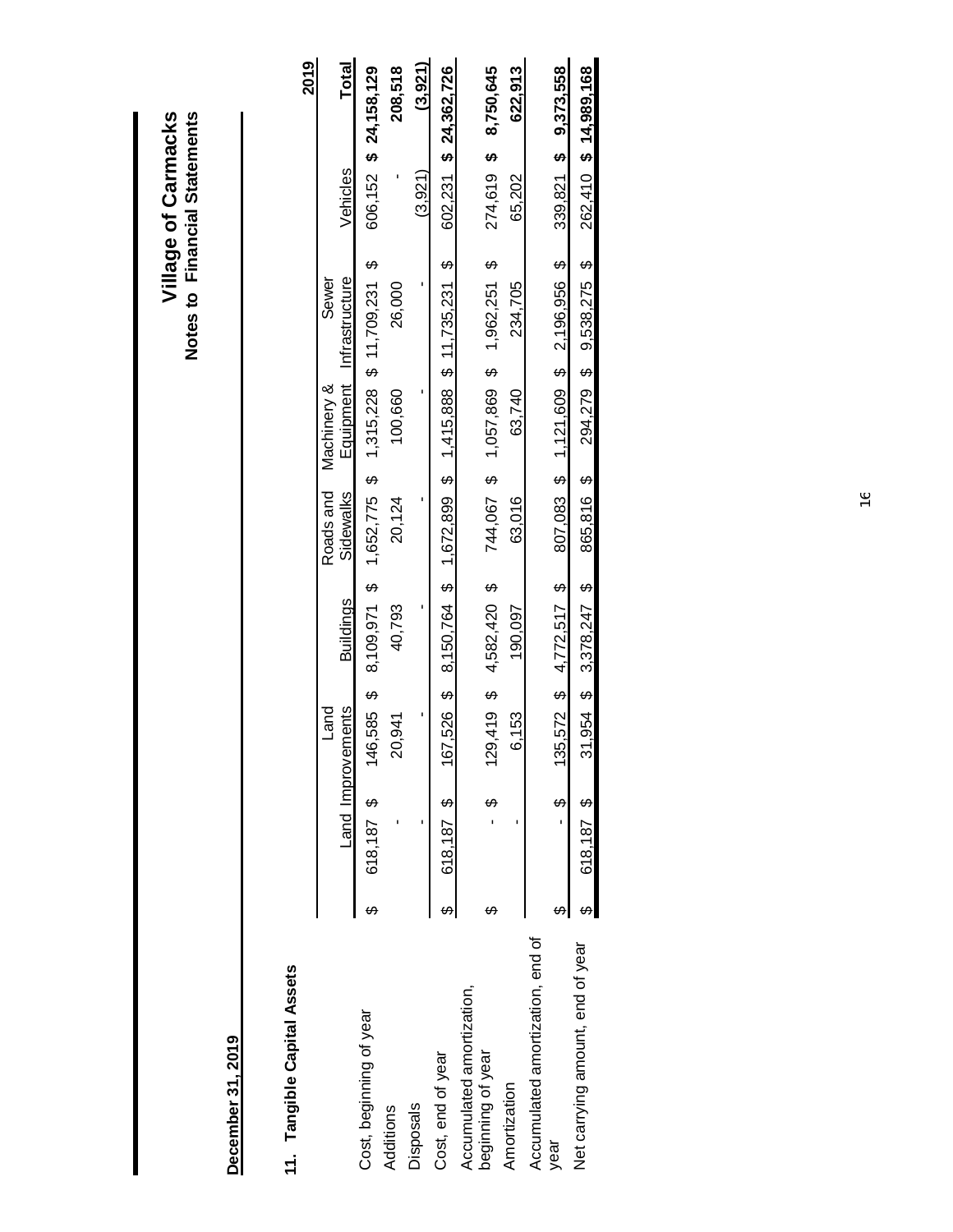## Village of Carmacks<br>Notes to Financial Statements **Village of Carmacks Notes to Financial Statements**

## December 31, 2019 **December 31, 2019**

## 11. Tangible Capital Assets (continued) **11. Tangible Capital Assets** (continued)

|                                  |            |                   |                                                                            |                                   |                          |                                                                                                 | <b>2018</b>           |
|----------------------------------|------------|-------------------|----------------------------------------------------------------------------|-----------------------------------|--------------------------|-------------------------------------------------------------------------------------------------|-----------------------|
|                                  |            | Land              |                                                                            | Roads and Machinery &             |                          | Sewer                                                                                           |                       |
|                                  |            | Land Improvements | <b>Buildings</b>                                                           | Sidewalks                         | Equipment Infrastructure |                                                                                                 | Total<br>Vehicles     |
| Cost, beginning of year          |            |                   | 618,187 \$ 746,585 \$ 7,896,730 \$ 1,652,775 \$ 1,255,856 \$ 11,709,231 \$ |                                   |                          |                                                                                                 | 266,591 \$ 23,545,955 |
| Additions                        |            |                   | 213,241                                                                    |                                   | 59.372                   |                                                                                                 | 612,174<br>339,561    |
| Cost, end of year                |            |                   |                                                                            |                                   |                          | 618,187 \$46,585 \$8,109,971 \$1,652,775 \$1,315,228 \$11,709,231 \$                            | 606,152 \$ 24,158,129 |
| Accumulated amortization,        |            |                   |                                                                            |                                   |                          |                                                                                                 |                       |
| beginning of year                |            |                   | $123,226$ \$ 4,241,340 \$                                                  | $\boldsymbol{\varphi}$<br>681,856 |                          | 989,018 \$ 1,728,066 \$                                                                         | 204,171 \$ 7,967,677  |
| Amortization                     |            | 6,193             | 341,080                                                                    | 62.211                            | 68.851                   | 234,185                                                                                         | 782.968<br>70,448     |
| Accumulated amortization, end of |            |                   |                                                                            |                                   |                          |                                                                                                 |                       |
| year                             |            |                   |                                                                            |                                   |                          | $-$ \$ $-$ 389,479 \$ $-$ 44,067 \$ $-$ 744,067 \$ $-$ 47,057,882,429 \$ $-$ 45,062,262,262,264 | 274,619 \$ 8,750,645  |
| Net carrying amount, end of year | 618,187 \$ |                   | 7,166 \$ 3,527,551 \$                                                      | 908,708\$                         |                          | 257,359 \$ 9,746,980 \$                                                                         | 331,533 \$ 15,407,484 |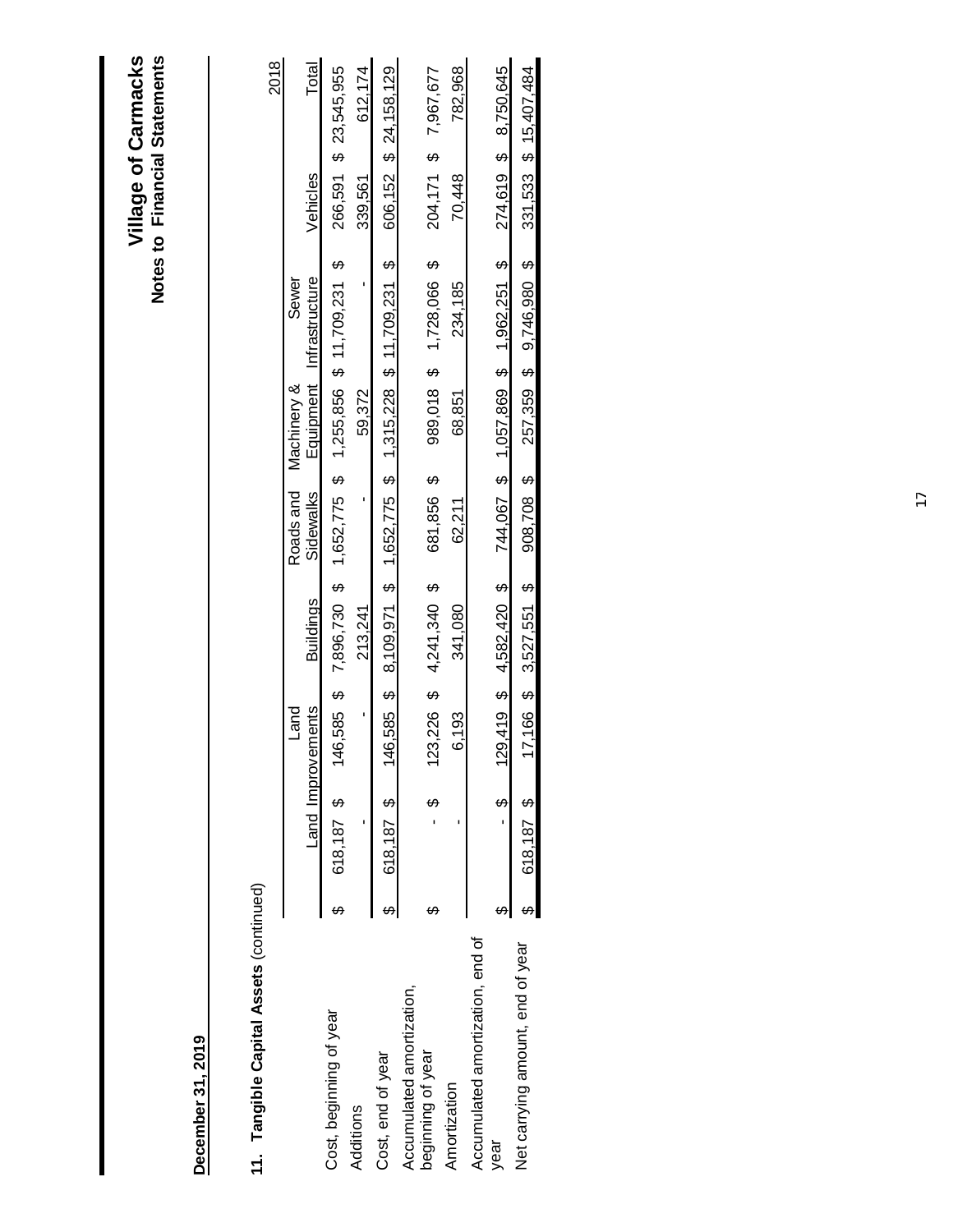## **December 31, 2019**

## **12 Deposit**

During the December 31, 2018 fiscal year the Village had placed a full deposit on a purchase of an air compressor of \$34,695. As at December 31, 2019 the Village has written-off the amount as bad debt, this is due to the supplier being unable to provide the equipment.

## **13. Association of Yukon Communities Self-insurance**

In order to create better economies of scale for insurance services, the Village entered into a reciprocal municipal insurance exchange through the Association of Yukon Communities ("AYC") for the mutual benefit of the member communities. Reciprocal insurance premiums are paid into a self-insuring fund. As this is a voluntary type of premium, the reciprocal portion is refundable upon opting out of the plan.

## **14. Accumulated Surplus and Reserves**

Reserves are non-statutory reserves which represent an appropriation of surplus for specific purposes and are comprised of the following:

|                      | (Restated)<br><b>Balance</b><br>Dec. 31, 2018 | Transfers<br>to (from) | Surplus<br>(deficit) | <b>Balance</b><br>Dec. 31, 2019 |
|----------------------|-----------------------------------------------|------------------------|----------------------|---------------------------------|
| Operating Fund       |                                               |                        |                      |                                 |
| General              | \$<br>576,942                                 | \$<br>$(356, 341)$ \$  | 544.347              | 764,948<br>S                    |
| Non-financial assets | 15,484,292                                    | 173,823                | (626,834)            | 15,031,281                      |
|                      |                                               |                        |                      |                                 |
|                      | 16,061,234                                    | (182, 518)             | (82,487)             | 15,796,229                      |
| Capital Fund         |                                               |                        |                      |                                 |
| Infrastructure       | 1,913,964                                     |                        |                      | 1,913,964                       |
| Equipment            | 41,836                                        | 182,518                |                      | 224.354                         |
|                      | 1,955,800                                     | 182,518                |                      | 2,138,318                       |
|                      | 18,017,034<br>S                               | \$<br>- \$             | (82.487)             | 17,934,547<br>S                 |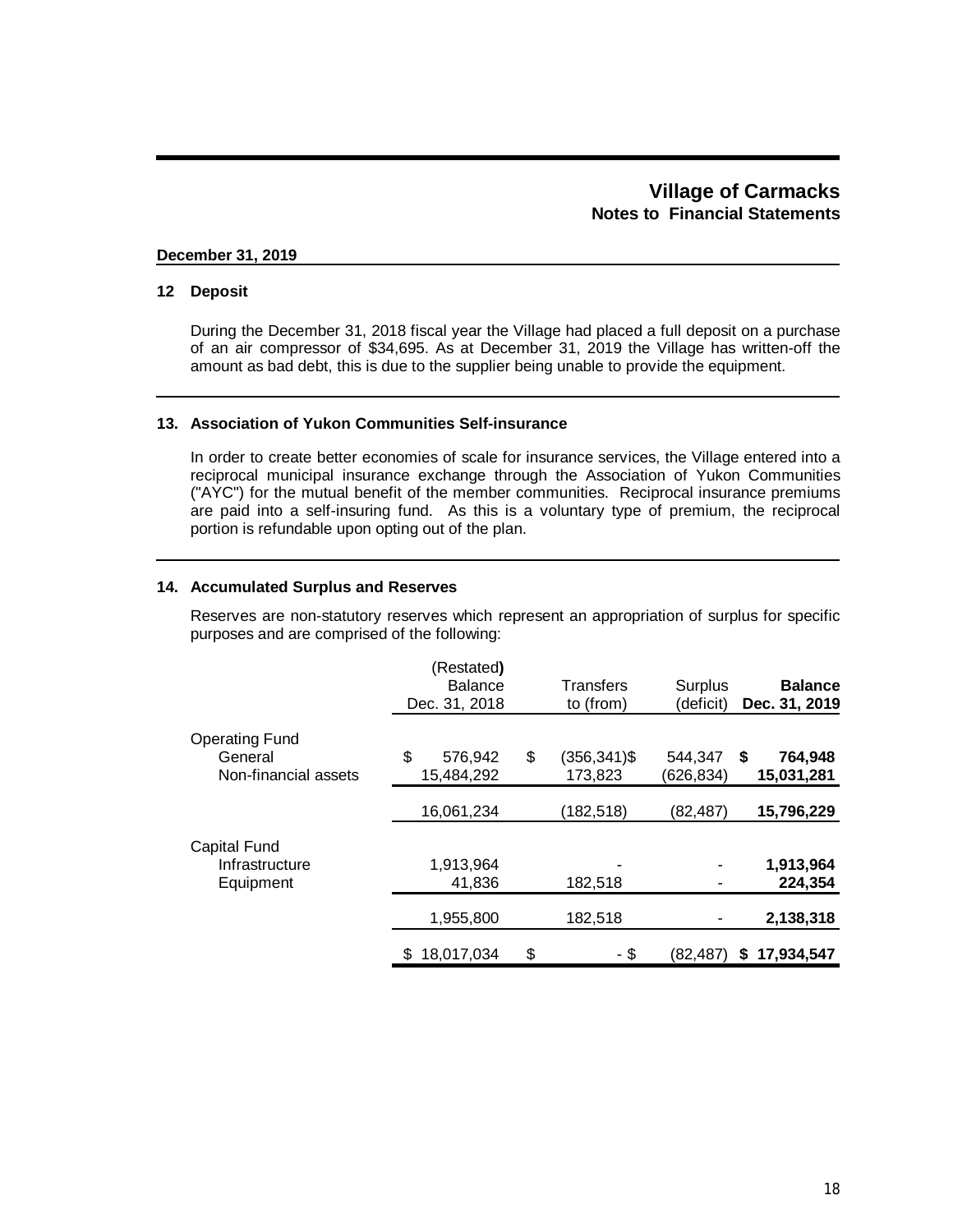## **15. Expenses by Object 2019** 2018 Amortization expense **1988 622,913** \$ 782,967<br>Constructed and general services **1998 622,913 622,913** \$ 782,967 Constructed and general services **233,383** 217,660 Grants to individuals and organizations **12,497** 20,769 Materials, supplies and utilities **666,795** 611,564 Salaries, wages and benefits **865,827** 834,307 **\$ 2,401,415** \$ 2,467,267

## **16. Budget**

**December 31, 2019**

The Financial Plan (Budget) By-Law adopted by Council on April 1, 2019 was not prepared on a basis consistent with that used to report actual results (Public Sector Accounting Standards). The budget was prepared on a modified accrual basis while Public Sector Accounting Standards require a full accrual basis. The budget figures anticipated use of surpluses accumulated in previous years to reduce current year expenditures in excess of current year revenues to nil. In addition, the budget expensed all tangible capital expenditures rather than including amortization expense. As a result, the budget figures presented in the statements of operations and change in net financial assets represent the Financial Plan adopted by Council on April 1, 2019 with adjustments as follows:

|                                                            |   | 2019               |
|------------------------------------------------------------|---|--------------------|
| Financial Plan (Budget) Bylaw surplus for the year<br>Add: | S |                    |
| Capital expenditures<br>Budgeted transfers to reserves     |   | 380,500<br>107.628 |
| Budget surplus per statement of operations                 |   | 488,128            |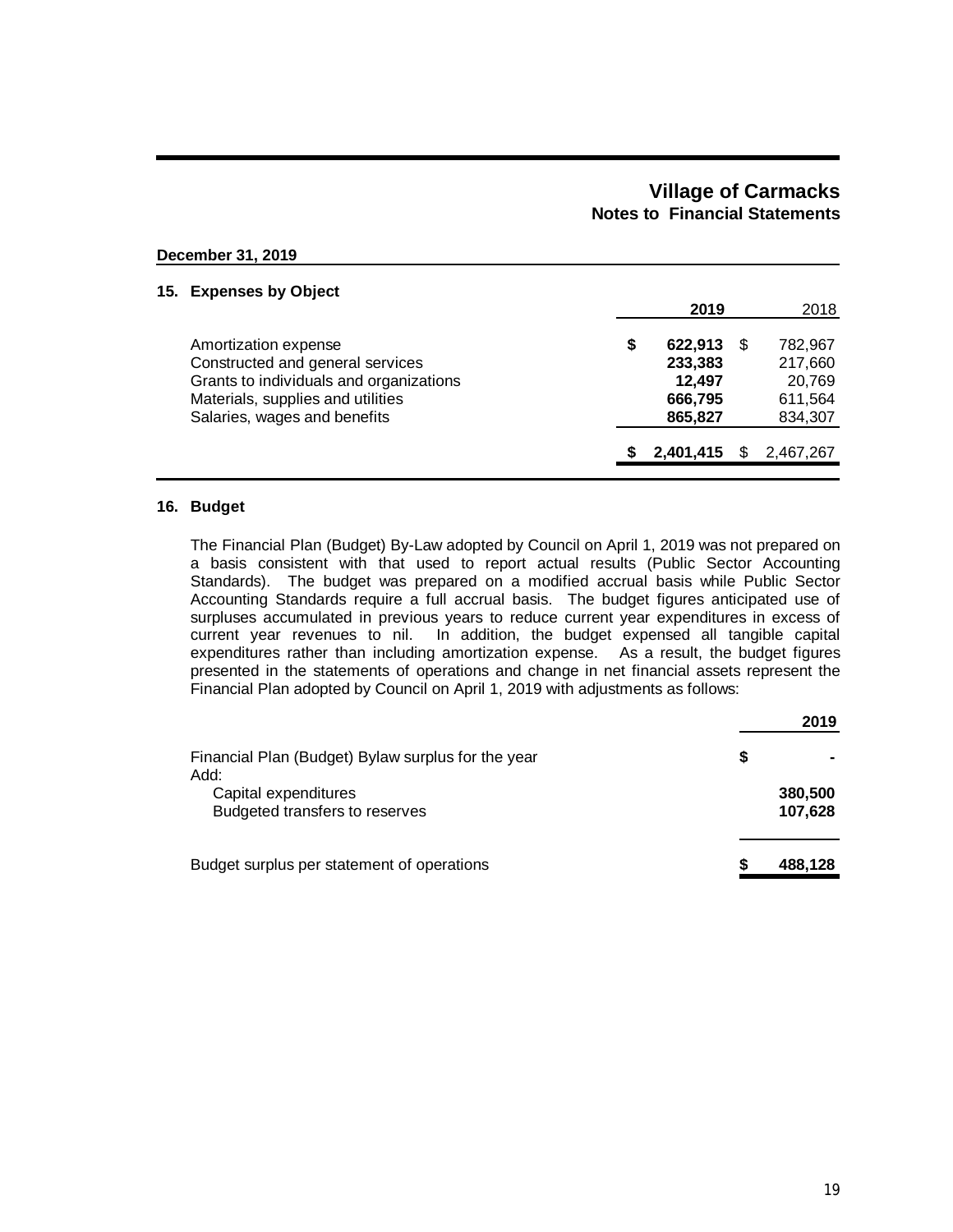## **December 31, 2019**

## **17. Retirement Savings Plan**

Certain employees of the Village of Carmacks are eligible to participate in a Retirement Savings Plan (RSP). On an annual basis, depending on the years of service, the Village will match between 25-100% of the employee contribution to the plan. Employer RSP costs of \$13,599 (2018- \$10,531), are included in the financial statements.

## **18. Segmented Information**

The Village of Carmacks is a municipal government institution that provides a wide range of services to its citizens including environmental health, protective, public works and recreational services. For management reporting purposes, the municipality's operations and activities are organized and reported by fund. Funds were created for the purpose of recording specific activities to attain certain objectives with special regulations, restrictions or limitations. Village services are provided by departments and their activities are reported in these funds. Certain departments that have been separately disclosed in the segmented information, along with the services they provide, are detailed in the schedules of segmented disclosure.

### **Maintenance Services**

The Maintenance Services department is responsible for the maintenance of public spaces within the Village.

## **Environmental Health**

The Environmental Health department consists of wastewater service, landfill maintenance, animal control, and insect control. The municipality operates a landfill site, for compacting and covering household solid wastes.

### **Protective Services**

The Protective Services department is responsible for providing fire protection. Fire protection services are provided by the Village's two tanker trucks and volunteer personnel.

### **Economic Development**

The Economic Development department is responsible for tourism and marketing and the operation of the visitor information centre.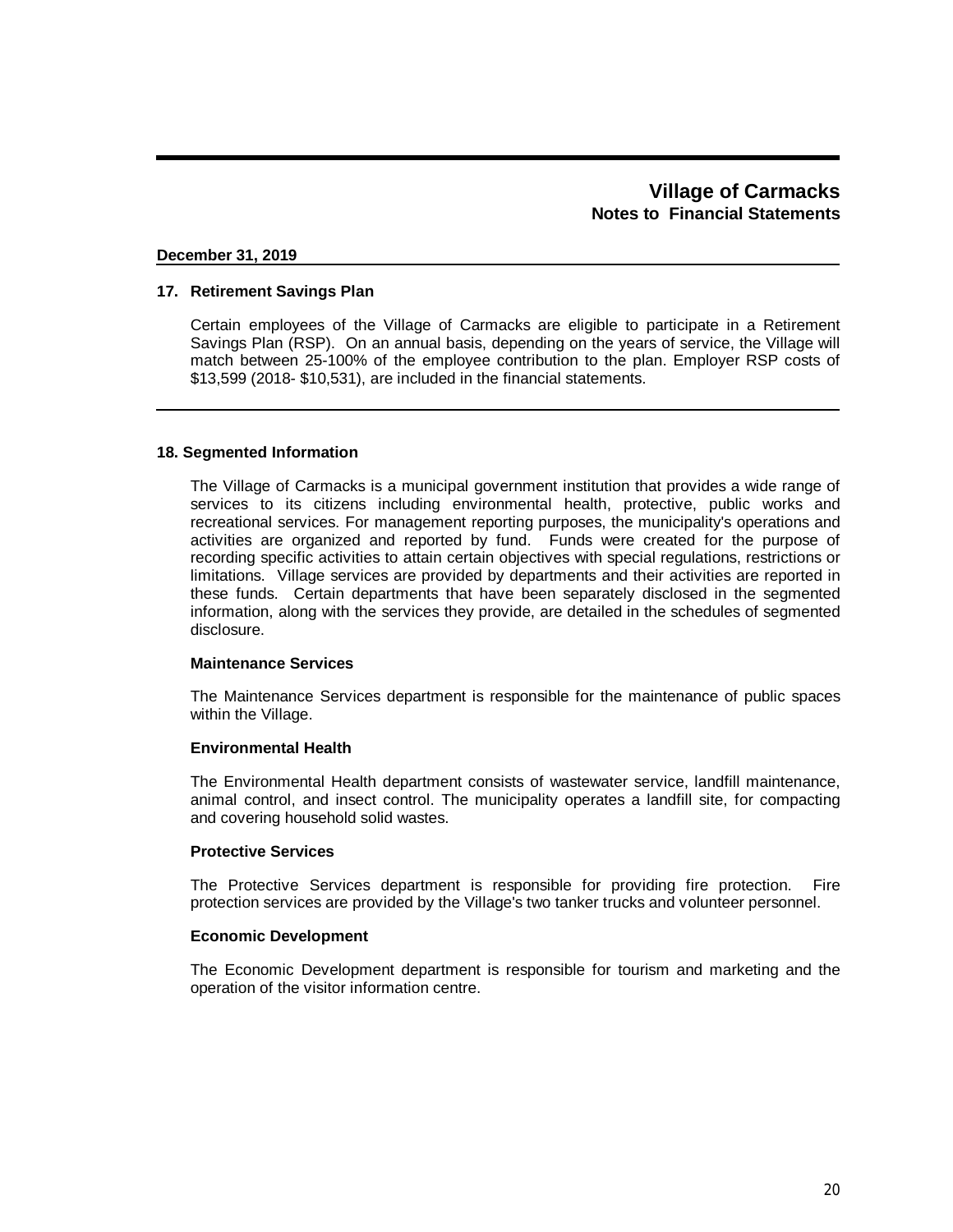## **December 31, 2019**

## **18. Segmented Information** (continued)

## **Recreational Services**

Recreational Services include the Carmacks Recreation Centre and the swimming pool. The recreation centre consists of a youth drop-in centre, gymnasium, curling rink, municipal park and fitness centre. The recreation centre is a focal point for youth and host to many adult sporting events.

For each reported segment, revenues and expenses represent both amounts that are directly attributable to the segment and amounts that are allocated on a reasonable basis. Therefore, certain allocation methodologies are employed in the preparation of segmented financial information. The Operating Fund reports on municipal services that are funded primarily by property taxes and Government and non-Government grants. Taxation and block grants are apportioned to the departments based on the budgeted expenditures for the year. The accounting policies used in these segments are consistent with those followed in the preparation of the financial statements.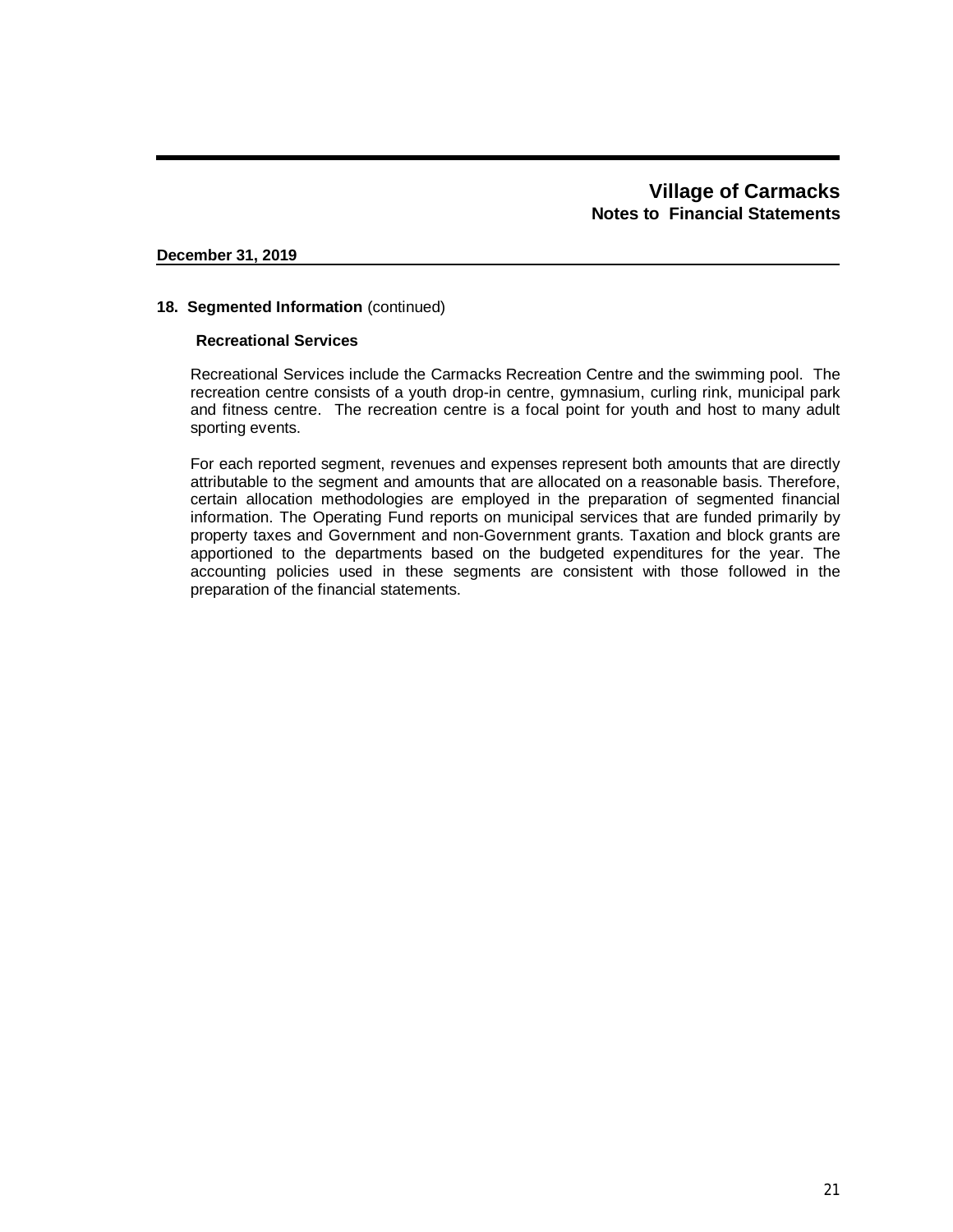## Village of Carmacks<br>Notes to Financial Statements **Village of Carmacks Notes to Financial Statements**

## December 31, 2019 **December 31, 2019**

# 18. Segmented Information (continued) **18. Segmented Information** (continued)

| For the year ended                  | General                      |                       |                                           |                            | Economic         |                       | 2019            |
|-------------------------------------|------------------------------|-----------------------|-------------------------------------------|----------------------------|------------------|-----------------------|-----------------|
| December 31                         | Government Services          |                       | Maintenance Services Environmental Health | Protective Services        | Development      | Recreational Services | Total           |
| Revenue                             |                              |                       |                                           |                            |                  |                       |                 |
| Taxation                            | 145,060<br>မာ                | မာ                    | ↔<br>42,834<br>↮                          | ഗ                          | ↮                | မာ<br>12,986          | 469,356         |
| Block Grant - O&M                   |                              | 117,063<br>333,382    | 121,987                                   | 25,609<br>72,933<br>23,349 | 25,804<br>73,488 | 321,770               | ,336,670        |
| Grants                              |                              | 1,516                 |                                           |                            | 50,874           | 45,996                | 366,575         |
| Sale of Services                    | 413,110<br>244,840<br>27,360 |                       | 25,456                                    | 10,800                     |                  | 18,013                | 81,629          |
| Licenses, permits,<br>penalties and |                              |                       |                                           |                            |                  |                       |                 |
| fines                               |                              |                       |                                           |                            |                  |                       |                 |
| Investment income                   | 2,388<br>48,700              |                       |                                           |                            |                  |                       | 2,388<br>48,700 |
| Other revenue                       | 13,610                       |                       |                                           |                            |                  |                       | 13,610          |
|                                     | 895,068                      | 451,961               | 190,277                                   | 132,691                    | 150,166          | 498,765               | 2,318,928       |
| Expenses                            |                              |                       |                                           |                            |                  |                       |                 |
| Amortization                        | 27,578                       | 123,115               | 244,018                                   | 59,205                     |                  | 168,997               | 622,913         |
| Constructed and                     |                              |                       |                                           |                            |                  |                       |                 |
| general services                    | 104,568                      | 45,855                | 54,696                                    | 3,600                      | 2,269            | 22,395                | 233,383         |
| Grants to<br>individuals and        |                              |                       |                                           |                            |                  |                       |                 |
| organizations                       | 12,497                       |                       |                                           |                            |                  |                       | 12,497          |
| Materials, supplies                 |                              |                       |                                           |                            |                  |                       |                 |
| and utilities                       | 266,518                      | 69,808                | 105,757                                   | 28,604                     | 17,224           | 178,884               | 666,795         |
| Salaries, wages and                 |                              |                       |                                           |                            |                  |                       |                 |
| benefits                            | 281,220                      | 321,931               |                                           | 24,599                     | 947              | 237,130               | 865,827         |
|                                     | 692,381                      | 560,709               | 404,471                                   | 116,008                    | 20,440           | 607,406               | 2,401,415       |
| Net surplus (deficit)               | 202,687<br>↔                 | $(108, 748)$ \$<br>မာ | $(214, 194)$ \$                           | မာ<br>16,683               | မာ<br>129,726    | $(108, 641)$ \$       | (82, 487)       |

22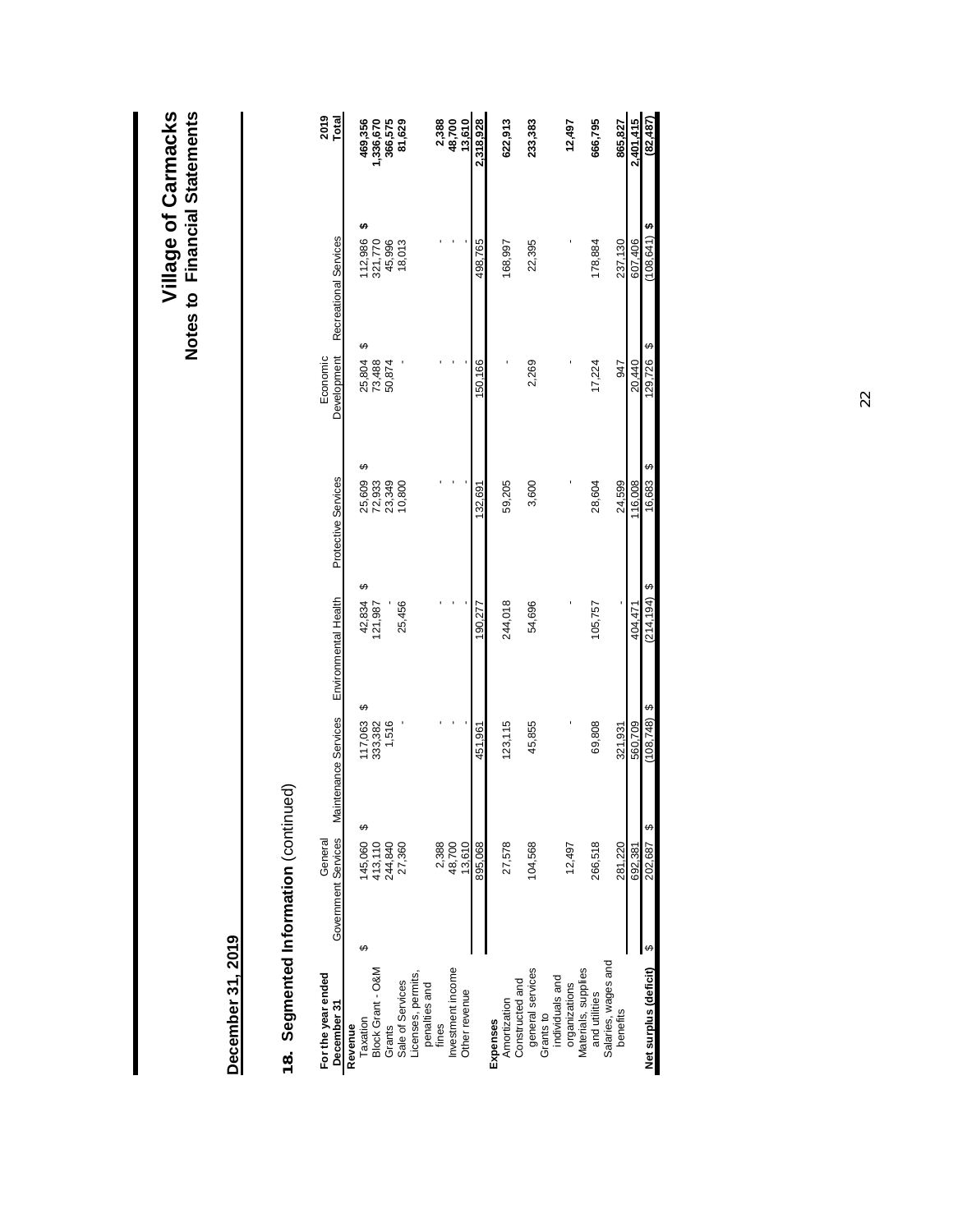| December 31, 2019                          |   |                                |                      |                             |                                      |                                    |                                         |                                            |
|--------------------------------------------|---|--------------------------------|----------------------|-----------------------------|--------------------------------------|------------------------------------|-----------------------------------------|--------------------------------------------|
| 18. Segmented Information (continued)      |   |                                |                      |                             |                                      |                                    |                                         |                                            |
| For the year ended<br>December 31          |   | Government Services<br>General | Maintenance Services | Environmental Health        | Protective Services                  | Economic Development               | Recreational Services                   | 2018<br>Total<br>(Restated)                |
| Taxation<br>Revenue                        | ↮ | ↮<br>129,952                   | ↮<br>97,831          | ↔<br>47,004                 | ↮                                    | ↔                                  | ↔                                       |                                            |
| Block Grant - O&M                          |   | 396,196                        | 298,261              |                             | 25,694<br>78,333<br>13,118<br>25,729 | 9,321<br>28,418<br>71,500<br>5,000 | 120,412<br>367,103<br>194,845<br>11,374 | 430,214<br>1,311,615<br>340,375<br>100,899 |
| Grants                                     |   | 17,569                         | 25,935               |                             |                                      |                                    |                                         |                                            |
| Sale of Services                           |   | 29,850                         |                      | 143,304<br>17,408<br>28,946 |                                      |                                    |                                         |                                            |
| penalties and fines<br>Licenses, permits,  |   | 2,638                          |                      |                             |                                      |                                    |                                         |                                            |
| Investment income<br>Other revenue         |   | 36,881<br>607                  |                      |                             |                                      |                                    |                                         | 2,638<br>36,881<br>607                     |
|                                            |   | 613,693                        | 422,027              | 236,662                     | 142,874                              | 114,239                            | 693,734                                 | 2,223,229                                  |
| Amortization<br>Expenses                   |   | 31,599                         | 119,997              | 241,486                     | 215,280                              |                                    | 174,606                                 | 782,967                                    |
| general services<br>Constructed and        |   | 172,523                        | 30,970               | (11,483)                    | 3,600                                | 1,932                              | 17,420                                  | 214,962                                    |
| Grants to individuals<br>and organizations |   | 11,626                         |                      |                             |                                      |                                    | 9,143                                   | 20,769                                     |
| Materials, supplies and<br>utilities       |   | 126,880                        | 91,877               | 105,761                     | 64,033                               | 6,105                              | 221,127                                 | 615,783                                    |
| Salaries, wages and<br>benefits            |   | 296,200                        | 281,075              |                             | 40,362                               | 14,630                             | 202,039                                 | 834,307                                    |
|                                            |   | 638,828                        | 523,919              | 335,764                     | 323,275                              | 22,667                             | 624,335                                 | 2,468,788                                  |
| Net surplus (deficit)                      | ക | $(25, 135)$ \$                 | ക<br>(101, 892)      | $(99, 102)$ \$              | $(180,401)$ \$                       | ↔<br>91,572                        | ↮<br>69,399                             | (245, 559)                                 |

# $\frac{1}{2}$

**Village of Carmacks**

Village of Carmacks<br>Notes to Financial Statements

**Notes to Financial Statements**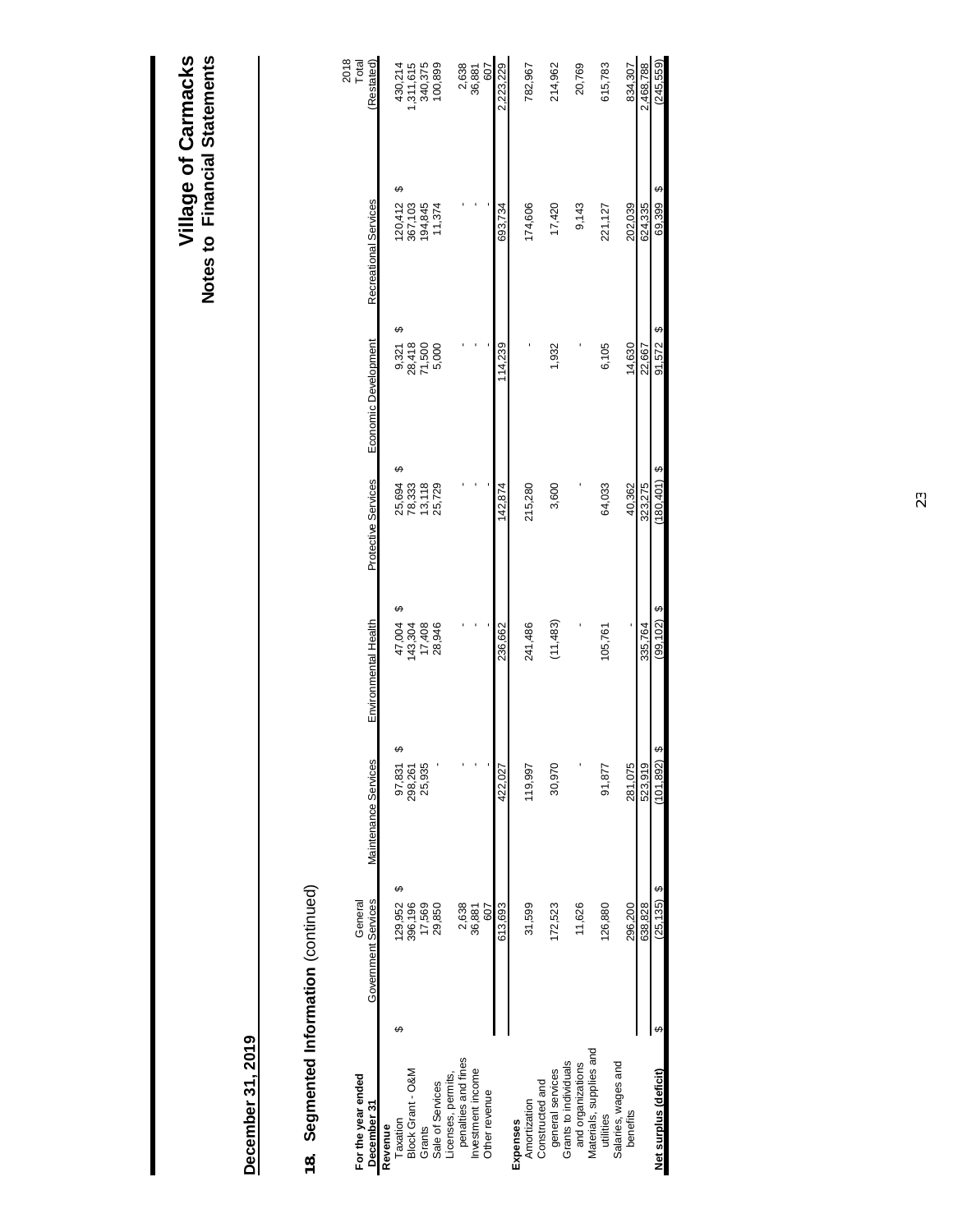## **Village of Carmacks Schedule 1 - Operating Fund Revenue (Unaudited)**

|                                                                                                                                                                                                                                         |          | 2019                                                          |          |                                                                         |               |                                                                                             |
|-----------------------------------------------------------------------------------------------------------------------------------------------------------------------------------------------------------------------------------------|----------|---------------------------------------------------------------|----------|-------------------------------------------------------------------------|---------------|---------------------------------------------------------------------------------------------|
| For the year ended December 31                                                                                                                                                                                                          |          | <b>Budget</b>                                                 |          | 2019                                                                    |               | 2018                                                                                        |
| Taxes and payments in lieu of taxes<br>General taxes<br>Grants in lieu                                                                                                                                                                  | \$       | 294,946<br>155,720                                            | \$       | 311,040<br>158,316                                                      | \$            | 282,271<br>147,943                                                                          |
|                                                                                                                                                                                                                                         | \$       | 450,666                                                       | \$       | 469,356                                                                 | \$            | 430,214                                                                                     |
| Government and non-Government grants<br>Canada Day<br>Community training trust funding<br>Comprehensive block funding                                                                                                                   | \$       | 1,336,669                                                     | \$       | 1,336,670                                                               | \$            | 1,875<br>4,211<br>1,311,615                                                                 |
| Conditional transfers & grants:<br>Canada Summer Jobs<br>Special Youth Project<br>Special funding - economic development                                                                                                                |          | 527,070                                                       |          | 15,296<br>5,888                                                         |               | 76,349                                                                                      |
| Special funding - recreation<br>Special funding - environmental<br>Firesmart<br>Gas tax<br>Lotteries funding                                                                                                                            |          |                                                               |          | 9,620<br>32,368<br>23,349<br>233,386<br>15,968                          |               | 165,842<br>37,044<br>12,482<br>15,968                                                       |
| Youth Directorate and RPAY                                                                                                                                                                                                              | \$       | 1,863,739                                                     | \$       | 30,700<br>1,703,245                                                     | \$            | 26,604<br>1,651,990                                                                         |
| Sales of goods and services<br>Fire protection<br>Pool fees<br>Recreation revenue<br>Rental - administration building<br>Rental - duplex<br>Rental - recreation centre<br>Rental - fire hall<br>Sewer service<br><b>Visitors centre</b> | \$<br>\$ | 16,729<br>900<br>4,000<br>42,500<br>30,000<br>5,000<br>99,129 | \$<br>\$ | 645<br>4,912<br>20,900<br>6,450<br>12,466<br>10,800<br>25,456<br>81,629 | \$<br>\$      | 16,729<br>734<br>(1, 105)<br>24,575<br>5,275<br>8,745<br>9,000<br>28,946<br>5,000<br>97,899 |
| Licences, permits, penalties and fines                                                                                                                                                                                                  |          |                                                               |          |                                                                         |               |                                                                                             |
| Licences and permits                                                                                                                                                                                                                    | \$       | 3,100                                                         | \$       | 2,388                                                                   | \$            | 2,638                                                                                       |
| Investment and miscellaneous income<br>Interest<br>Miscellaneous                                                                                                                                                                        | \$       | 25,250<br>2,700                                               | \$       | 48,700<br>13,610                                                        | \$            | 36,881<br>607                                                                               |
|                                                                                                                                                                                                                                         | \$       | 27,950                                                        | \$       | 62,310                                                                  | \$            | 37,488                                                                                      |
| <b>Total operating fund revenues</b>                                                                                                                                                                                                    | \$       | 2,444,584                                                     | \$       | 2,318,928                                                               | $\frac{1}{2}$ | 2,220,229                                                                                   |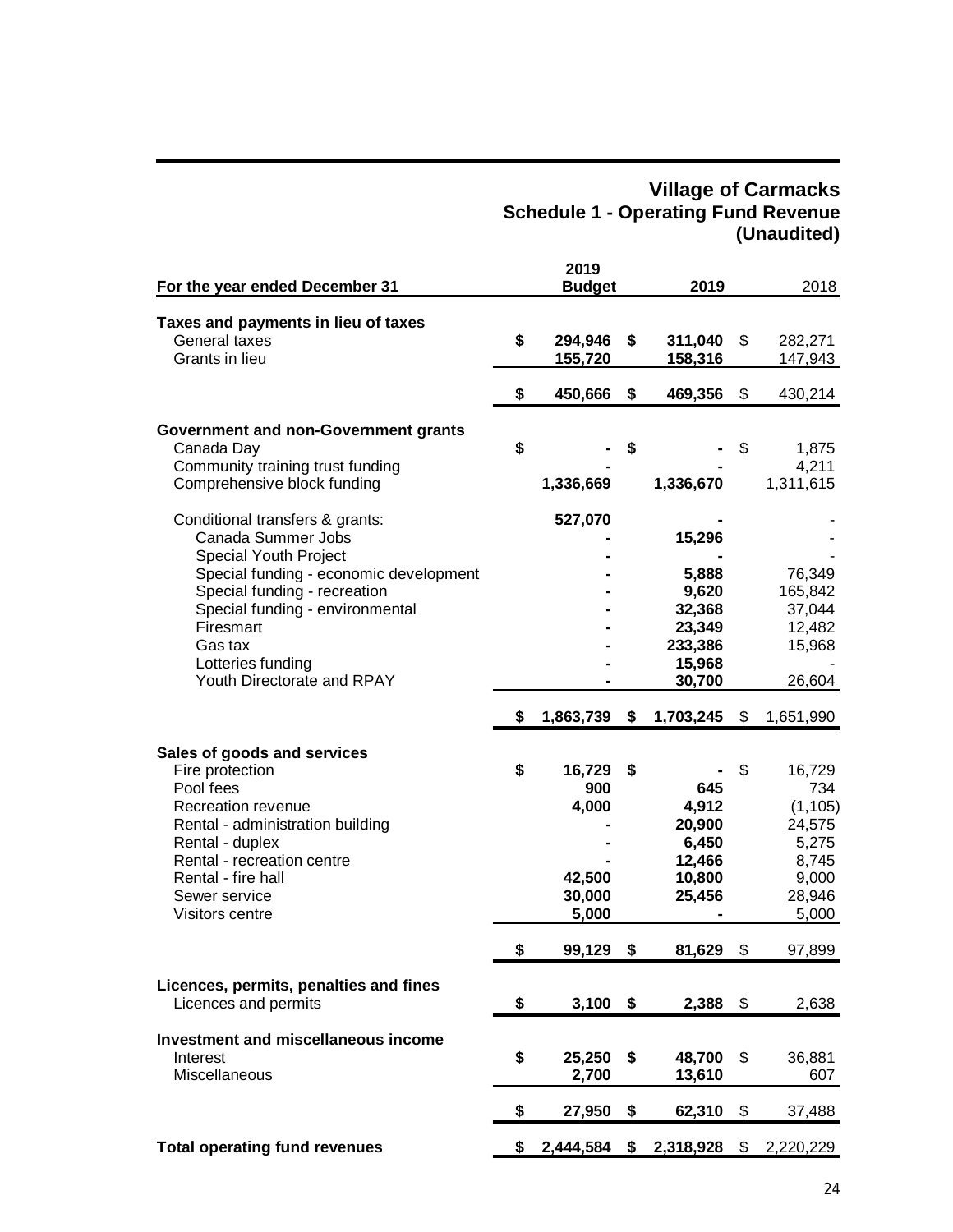## **Village of Carmacks Schedule 2 - Operating Fund Expenses (Unaudited)**

| For the year ended December 31     | 2019<br><b>Budget</b> | 2019          | (Restated)<br>2018 |
|------------------------------------|-----------------------|---------------|--------------------|
| <b>General Government Services</b> |                       |               |                    |
| Advertising                        | \$<br>6,000           | \$<br>2,649   | \$<br>13,217       |
| Amortization                       |                       | 27,578        | 31,599             |
| Bank charges                       | 2,800                 | 4,675         | 4,379              |
| Bad debt (Note 12)                 |                       | 36,860        |                    |
| Community investment grant         | 21,000                | 12,494        | 11,623             |
| Council                            | 70,200                | 73,188        | 75,623             |
| Firesmart                          |                       | 3,333         | 13,007             |
| Fuel                               | 10,000                | 12,831        | 7,611              |
| Insect control                     |                       |               | 8,588              |
| Insurance                          | 16,000                | 9,447         | 21,447             |
| Licence, fees & dues               | 16,200                | 16,785        | 16,002             |
| Office                             | 52,250                | 57,786        | 37,294             |
| <b>Professional fees</b>           | 76,500                | 78,590        | 124,566            |
| Repairs & maintenance              | 24,500                | 101,010       | 6,860              |
| Telephone & utilities              | 12,000                | 11,470        | 5,371              |
| Travel                             | 18,000                | 12,843        | 14,509             |
| Wages and benefits                 | 279,211               | 230,842       | 234,000            |
|                                    | \$<br>604,661         | \$<br>692,381 | \$<br>625,696      |
| <b>Maintenance services</b>        |                       |               |                    |
| Amortization                       | \$                    | \$<br>123,116 | \$<br>119,996      |
| Animal control                     | 21,500                | 12,681        |                    |
| Parks & playground                 | 12,500                | 4,884         | 2,698              |
| Shop                               | 70,650                | 67,759        | 72,884             |
| Vehicles                           | 32,200                | 30,338        | 45,744             |
| Wages                              | 351,114               | 321,931       | 281,076            |
|                                    | \$<br>487,964         | \$<br>560,709 | \$<br>522,398      |
| <b>Environmental health</b>        |                       |               |                    |
| Amortization                       | \$                    | \$<br>244,018 | \$<br>241,486      |
| Cemetery and miscellaneous         | 3,350                 | 1,523         | 982                |
| Dump maintenance                   | 45,000                | 39,755        | (23, 485)          |
| Insurance                          | 15,000                | 20,292        | 15,135             |
| Sewer lines repair & maintenance   | 25,000                | 14,277        | 11,882             |
| Sewer plant testing                | 27,000                | 29,089        | 24,728             |
| Sewer plant utilities              | 29,000                | 27,790        | 33,281             |
| Supplies and miscellaneous         | 2,200                 | 1,578         | 3,306              |
| Vehicle                            | 32,000                | 26,149        | <u>29,299</u>      |
|                                    | \$<br>178,550         | \$<br>404,471 | \$<br>336,614      |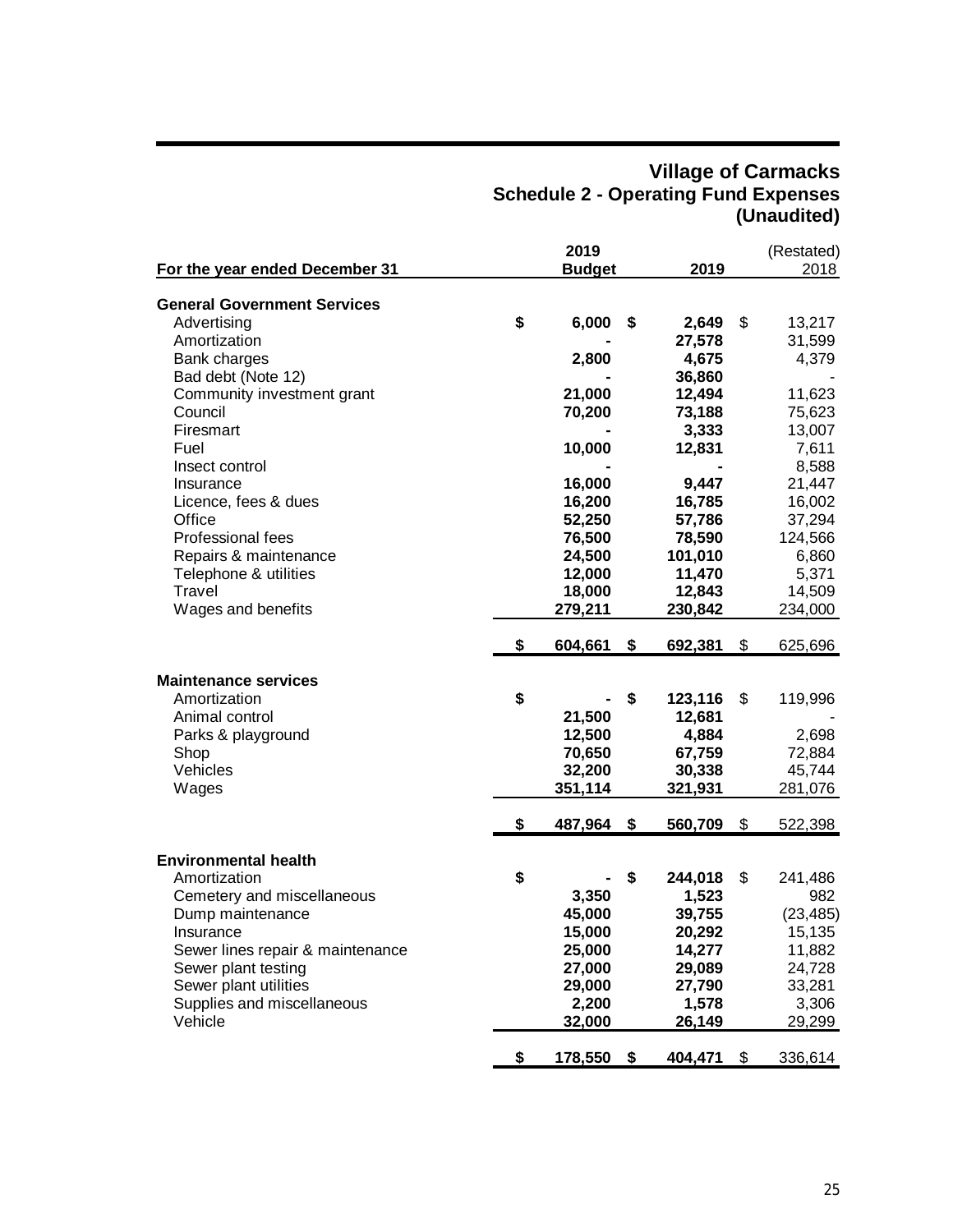## **Village of Carmacks Schedule 2 - Operating Fund Expenses (Continued) (Unaudited)**

| For the year ended December 31                                                                                                                                              |          | 2019<br><b>Budget</b>                                     |          | 2019                                                               |          | (Restated)<br>2018                                                           |
|-----------------------------------------------------------------------------------------------------------------------------------------------------------------------------|----------|-----------------------------------------------------------|----------|--------------------------------------------------------------------|----------|------------------------------------------------------------------------------|
| <b>Protective services</b><br>Amortization<br>Fire department<br>Fire truck<br>Firehall<br>Insurance<br>Wages and benefits                                                  | \$       | 51,150<br>11,000<br>23,100<br>7,000<br>14,500             | \$       | 59,205<br>18,115<br>706<br>18,158<br>3,725<br>16,099               | \$       | 215,280<br>64,181<br>4,471<br>24,355<br>7,303<br>7,685                       |
|                                                                                                                                                                             | \$       | 106,750                                                   | \$       | 116,008                                                            | \$       | 323,275                                                                      |
| <b>Economic development</b><br>Contribution<br><b>Duplex</b><br>Visitor information centre                                                                                  | \$<br>\$ | 50,000<br>13,900<br>43,663                                | \$<br>\$ | 7,829<br>12,611                                                    | \$<br>\$ | 22,668                                                                       |
| <b>Recreational facilities</b><br>Amortization<br>Parks and playgrounds<br>Pool<br>Recreation board grants<br><b>Recreation centre</b><br>Special events<br>Travel<br>Wages | \$       | 36,600<br>15,000<br>162,400<br>25,500<br>3,500<br>227,968 | \$       | 168,997<br>30,302<br>11,600<br>142,836<br>16,283<br>257<br>237,131 | \$       | 174,606<br>1,968<br>20,164<br>9,144<br>194,366<br>18,211<br>3,837<br>202,039 |
|                                                                                                                                                                             | \$       | 470,968                                                   | \$       | 607,406                                                            | \$       | 624,335                                                                      |
| <b>Total operating fund expenses</b><br><b>Total operating fund revenues</b>                                                                                                | \$<br>\$ | 1,956,456<br>2,444,584                                    | \$<br>\$ | 2,401,415<br>2,318,928                                             | \$<br>\$ | 2,454,986<br>2,220,229                                                       |
| Surplus (deficit) for the year                                                                                                                                              | \$       | 488,128                                                   | \$       | (82, 487)                                                          | -\$      | (234, 757)                                                                   |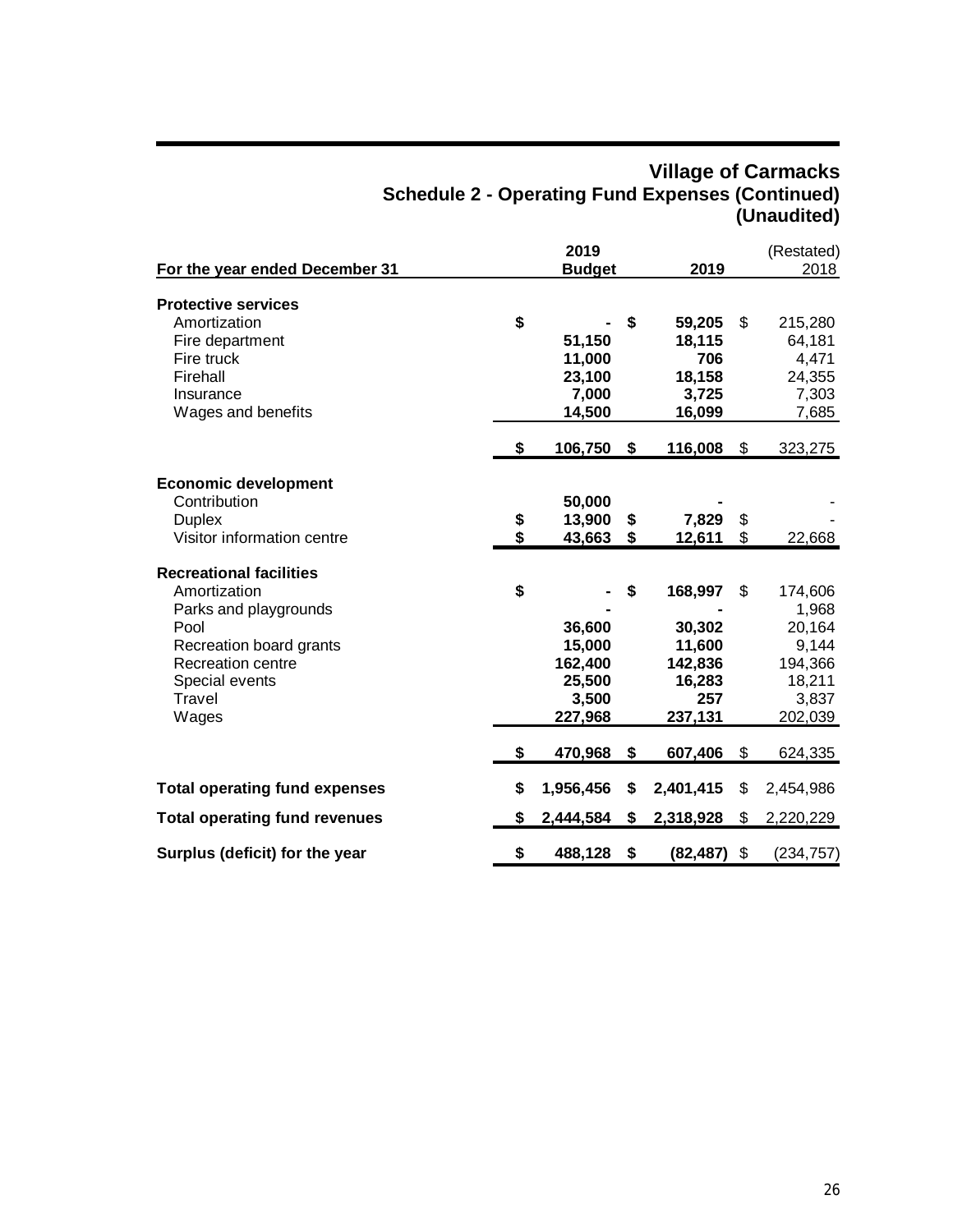## **Village of Carmacks Schedule 3 - Capital Fund (Unaudited)**

| For the year ended December 31                       | 2019<br><b>Budget</b> | 2019       | 2018             |
|------------------------------------------------------|-----------------------|------------|------------------|
| Revenue                                              |                       |            |                  |
| Comprehensive block funding                          | \$<br>\$              |            | \$               |
| Community development fund                           |                       |            |                  |
| Contributed maintenance<br>Contributed environmental |                       |            |                  |
| Economic development projects                        |                       |            |                  |
| Disposal of tangible capital assets                  |                       | 3,921      |                  |
|                                                      |                       | 3,921      |                  |
| <b>Expenses</b>                                      |                       |            |                  |
| Administration                                       | 75,500                | 14,223     | 37,952           |
| Economic development                                 | 32,500                |            |                  |
| Environmental                                        |                       |            | 31,245           |
| Maintenance                                          | 90,000                | 106,561    | 28,010           |
| Municipal roads                                      |                       |            |                  |
| Protective services                                  |                       |            | 319,681          |
| Recreation equipment                                 | 182,500               | 61,734     | 195,286          |
| Parks and pool                                       |                       |            |                  |
| Write-down of tangible capital assets                |                       |            |                  |
|                                                      | 380,500               | 182,518    | 612,174          |
| Surplus (deficit) for the year                       | \$<br>$(380, 500)$ \$ | (178, 597) | \$<br>(612, 174) |